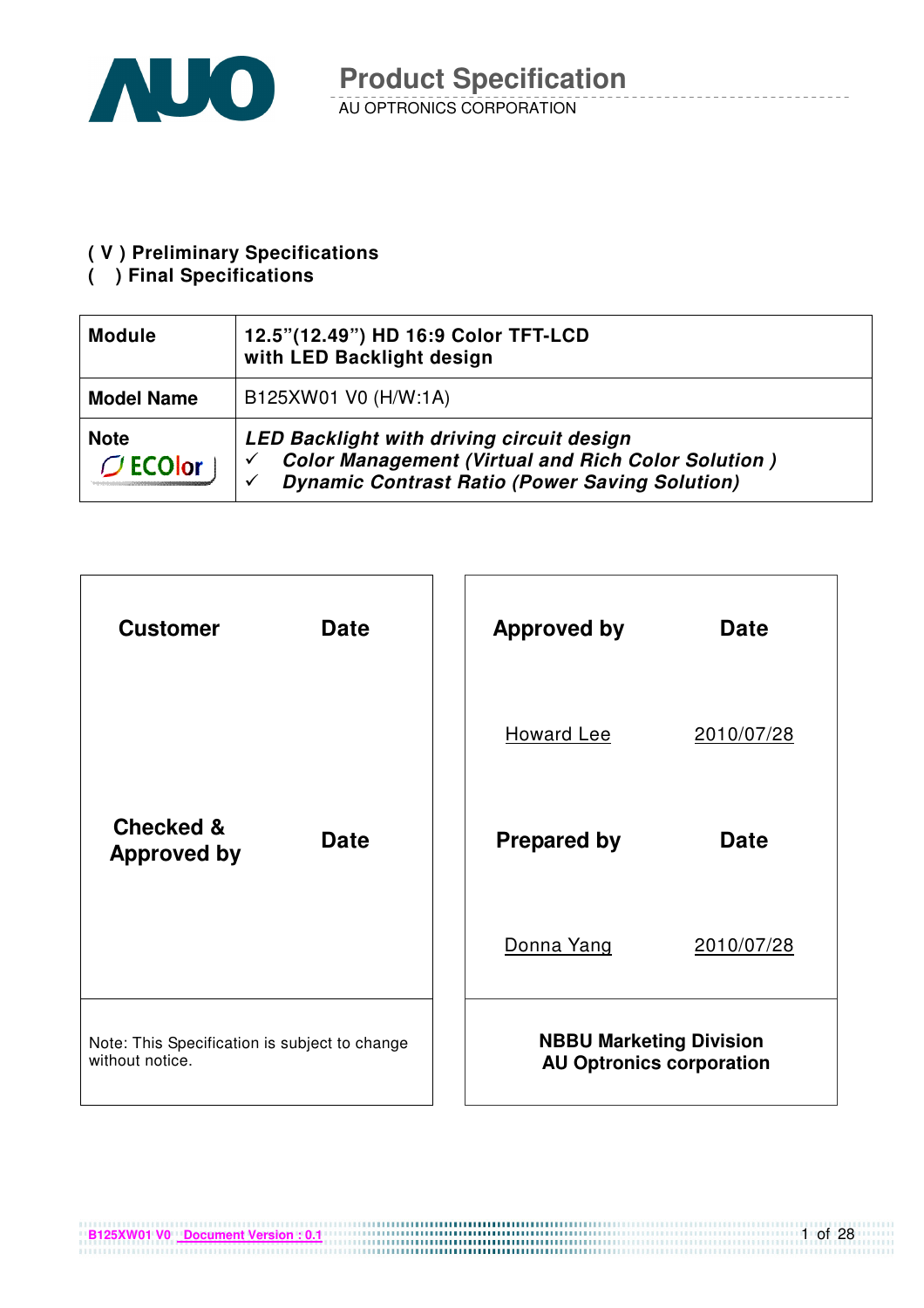

## **Contents**

|  | .25 |
|--|-----|
|  |     |
|  |     |
|  |     |
|  |     |
|  |     |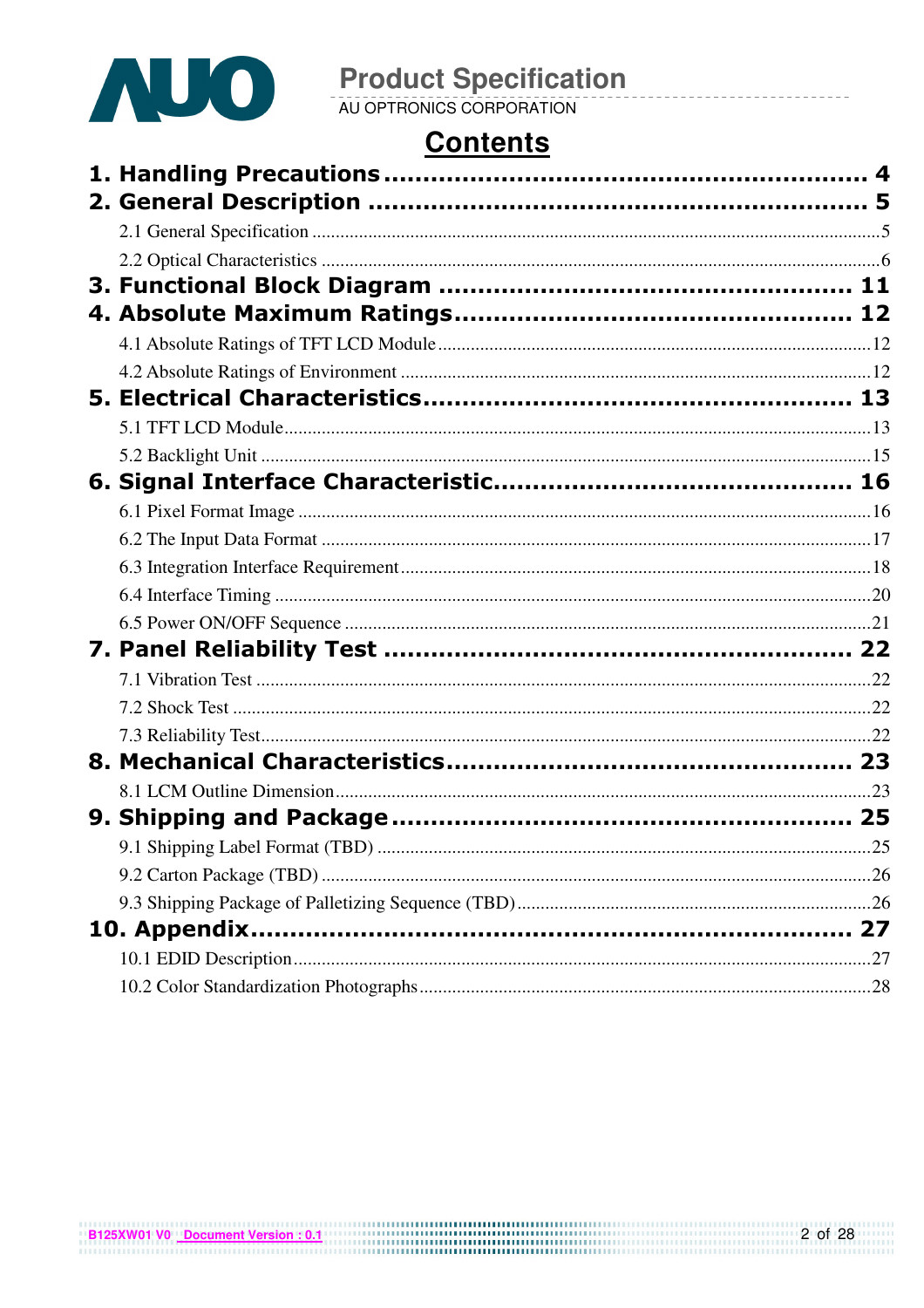

AU OPTRONICS CORPORATION

## **Record of Revision**

|     | <b>Version and Date</b><br>Page |     | Old description                   | <b>New Description</b> | Remark |
|-----|---------------------------------|-----|-----------------------------------|------------------------|--------|
| 0.1 | 2010/07/28                      | All | <b>First Edition for Customer</b> |                        |        |
|     |                                 |     |                                   |                        |        |
|     |                                 |     |                                   |                        |        |
|     |                                 |     |                                   |                        |        |
|     |                                 |     |                                   |                        |        |
|     |                                 |     |                                   |                        |        |
|     |                                 |     |                                   |                        |        |
|     |                                 |     |                                   |                        |        |
|     |                                 |     |                                   |                        |        |
|     |                                 |     |                                   |                        |        |
|     |                                 |     |                                   |                        |        |
|     |                                 |     |                                   |                        |        |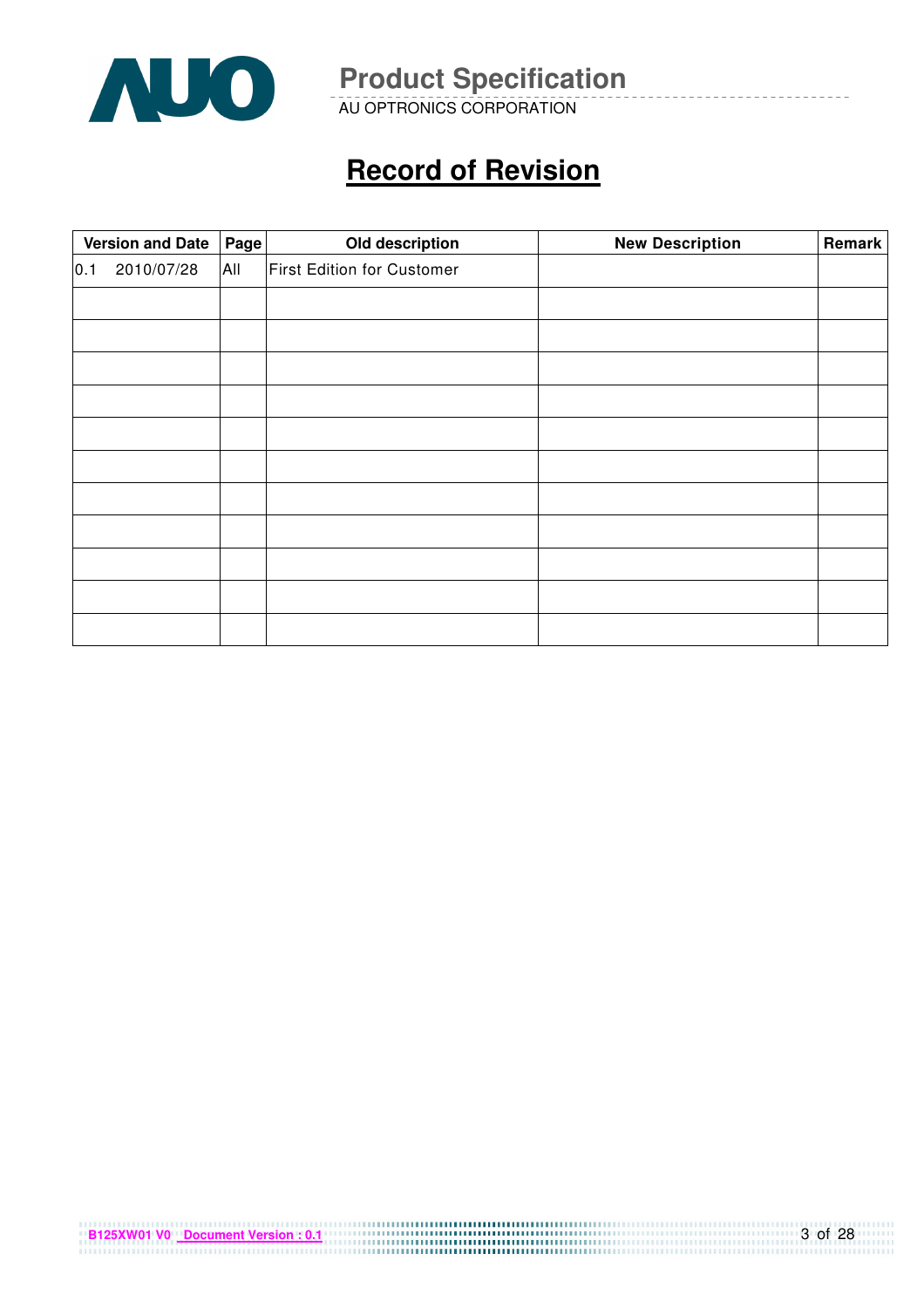

### AU OPTRONICS CORPORATION

### **1. Handling Precautions**

- 1) Since front polarizer is easily damaged, pay attention not to scratch it.
- 2) Be sure to turn off power supply when inserting or disconnecting from input connector.
- 3) Wipe off water drop immediately. Long contact with water may cause discoloration or spots.
- 4) When the panel surface is soiled, wipe it with absorbent cotton or other soft cloth.
- 5) Since the panel is made of glass, it may break or crack if dropped or bumped on hard surface.
- 6) Since CMOS LSI is used in this module, take care of static electricity and insure human earth when handling.
- 7) Do not open nor modify the Module Assembly.
- 8) Do not press the reflector sheet at the back of the module to any directions.
- 9) At the insertion or removal of the Signal Interface Connector, be sure not to rotate nor tilt the Interface Connector of the TFT Module.
- 11) After installation of the TFT Module into an enclosure (Notebook PC Bezel, for example), do not twist nor bend the TFT Module even momentary. At designing the enclosure, it should be taken into consideration that no bending/twisting forces are applied to the TFT Module from outside. Otherwise the TFT Module may be damaged.
- 12) Small amount of materials having no flammability grade is used in the LCD module. The LCD module should be supplied by power complied with requirements of Limited Power Source (IEC60950 or UL1950), or be applied exemption.
- 13) Disconnecting power supply before handling LCD modules, it can prevent electric shock, DO NOT TOUCH the electrode parts, cables, connectors and LED circuit part of TFT module that a LED light bar build in as a light source of back light unit. It can prevent electrostic breakdown.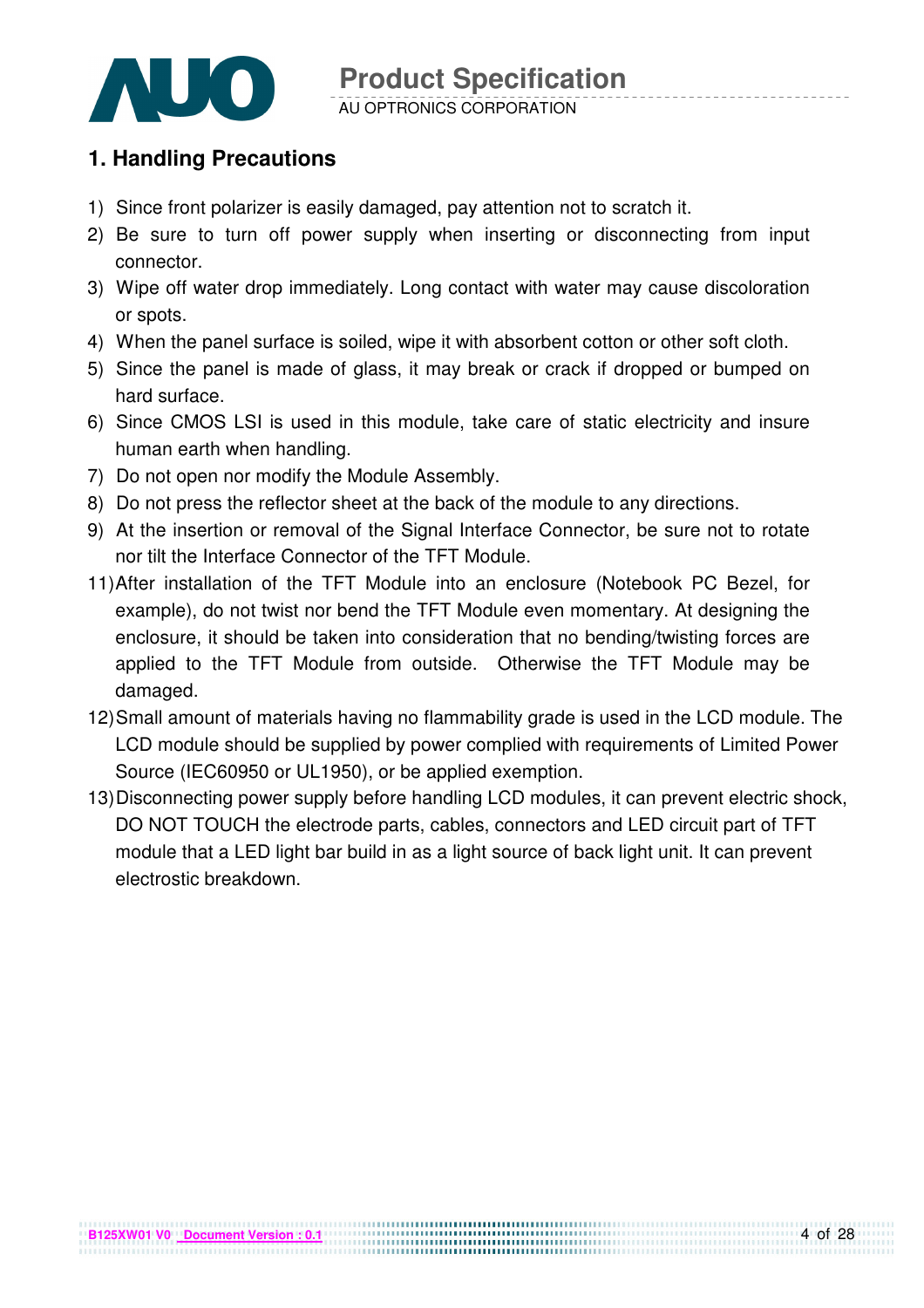

AU OPTRONICS CORPORATION

### **2. General Description**

B125XW01 V0 is a Color Active Matrix Liquid Crystal Display composed of a TFT LCD panel, a driver circuit, and LED backlight system. The screen format is intended to support the 16:9 HD, 1366(H) x768(V) screen and 262k colors (RGB 6-bits data driver) with LED backlight driving circuit. All input signals are LVDS interface compatible.

B125XW01 V0 is designed for a display unit of notebook style personal computer and industrial machine.

### **2.1 General Specification**

The following items are characteristics summary on the table at 25  $\degree$ C condition:

| <b>Items</b>                                               | <b>Unit</b>            | <b>Specifications</b>                                      |                                        |       |       |  |  |
|------------------------------------------------------------|------------------------|------------------------------------------------------------|----------------------------------------|-------|-------|--|--|
| Screen Diagonal                                            | [mm]                   | 317.3                                                      |                                        |       |       |  |  |
| <b>Active Area</b>                                         | [mm]                   | 276.615 X155.52                                            |                                        |       |       |  |  |
| Pixels H x V                                               |                        | 1366x3(RGB) x 768                                          |                                        |       |       |  |  |
| <b>Pixel Pitch</b>                                         | [mm]                   | 0.2025X0.2025                                              |                                        |       |       |  |  |
| <b>Pixel Format</b>                                        |                        | R.G.B. Vertical Stripe                                     |                                        |       |       |  |  |
| Display Mode                                               |                        | Normally White                                             |                                        |       |       |  |  |
| White Luminance (ILED=20mA)<br>(Note: ILED is LED current) | $\lceil cd/m^2 \rceil$ | 200 typ. (5 points average)<br>170 min. (5 points average) |                                        |       |       |  |  |
| <b>Luminance Uniformity</b>                                |                        | 1.25 max. (5 points)                                       |                                        |       |       |  |  |
| <b>Contrast Ratio</b>                                      |                        | 400 typ                                                    |                                        |       |       |  |  |
| <b>Response Time</b>                                       | [ms]                   | 16 typ / 25 Max                                            |                                        |       |       |  |  |
| Nominal Input Voltage VDD                                  | [Volt]                 | $+3.3$ typ.                                                |                                        |       |       |  |  |
| <b>Power Consumption</b>                                   | [Watt]                 |                                                            | 3.0 max. (Include Logic and Blu power) |       |       |  |  |
| Weight                                                     | [Grams]                | 270 max.                                                   |                                        |       |       |  |  |
| <b>Physical Size</b>                                       | [mm]                   |                                                            | Min.                                   | Typ.  | Max.  |  |  |
| Include bracket & PCBA                                     |                        | Length                                                     | 299.9                                  | 300.4 | 300.9 |  |  |
|                                                            |                        | Width                                                      | 179.0                                  | 179.5 | 180.0 |  |  |
|                                                            |                        | <b>Thickness</b>                                           |                                        |       | 3.6   |  |  |
| <b>Electrical Interface</b>                                |                        | 1 channel LVDS                                             |                                        |       |       |  |  |
| <b>Glass Thickness</b>                                     | [mm]                   | 0.5                                                        |                                        |       |       |  |  |
| <b>Surface Treatment</b>                                   |                        | Anti-Glare, Hardness 3H,<br>Reflection 4.3%                |                                        |       |       |  |  |
| <b>Support Color</b>                                       |                        |                                                            | 262K colors (RGB 6-bit)                |       |       |  |  |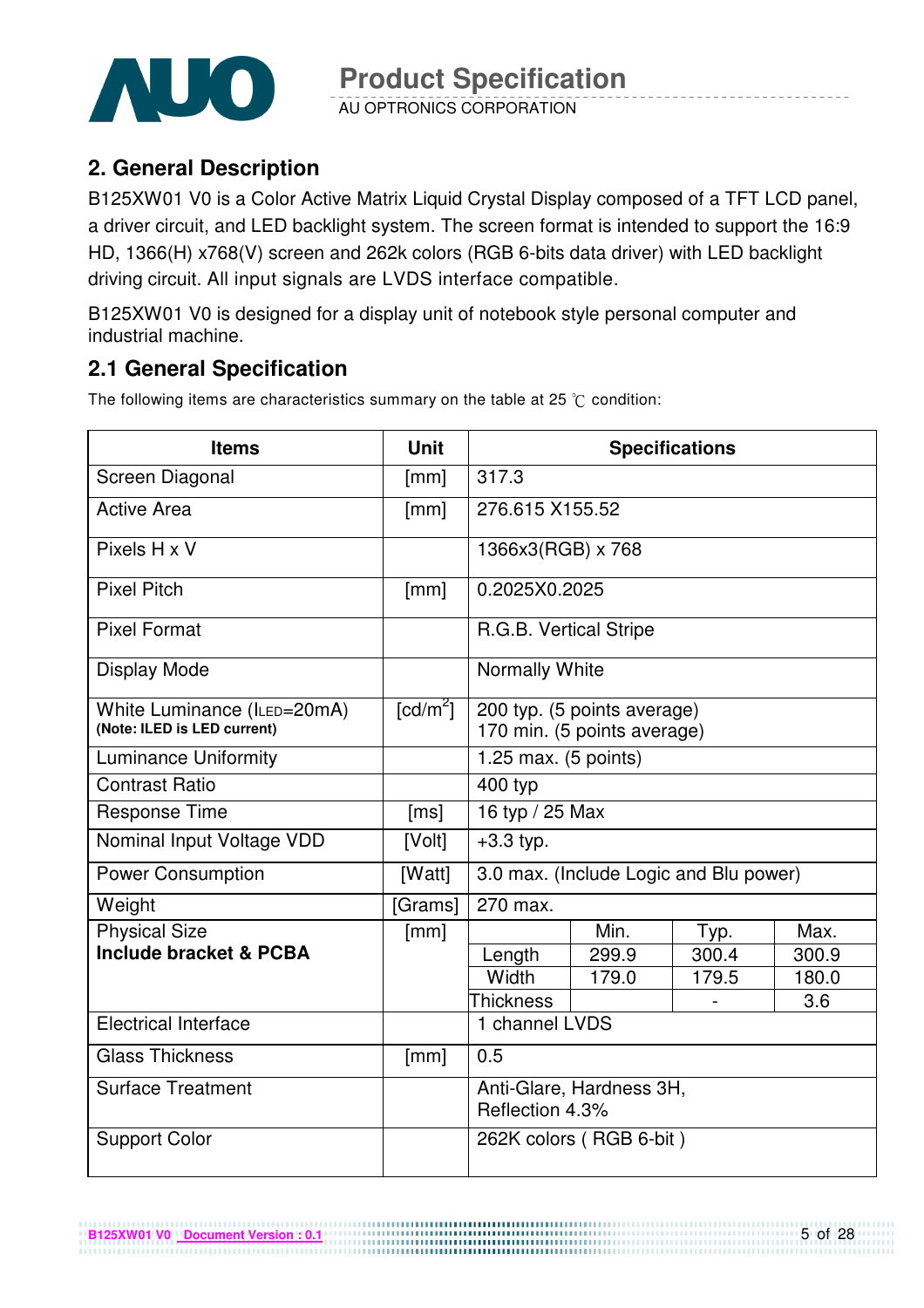

AU OPTRONICS CORPORATION

| Temperature Range       |                               |                        |
|-------------------------|-------------------------------|------------------------|
| Operating               | $\mathsf{I}^\circ\mathsf{C}$  | 0 to $+50$             |
| Storage (Non-Operating) | $\mathsf{I}^\circ\mathsf{Cl}$ | $-20$ to $+60$         |
| <b>RoHS Compliance</b>  |                               | <b>RoHS Compliance</b> |
|                         |                               |                        |

## **2.2 Optical Characteristics**

The optical characteristics are measured under stable conditions at 25°C (Room Temperature) :

| Item                                |             | <b>Symbol</b>   | <b>Conditions</b>  |         | Min.           | Typ.       | Max.           | <b>Unit</b>     | <b>Note</b> |
|-------------------------------------|-------------|-----------------|--------------------|---------|----------------|------------|----------------|-----------------|-------------|
| <b>White Luminance</b><br>ILED=20mA |             |                 | 5 points average   |         | 170            | 200        |                | $\text{cd/m}^2$ | 1, 4, 5.    |
|                                     |             | $\theta$ R      | Horizontal         | (Right) | 40             | 45         |                |                 |             |
| <b>Viewing Angle</b>                |             | $\theta_L$      | $CR = 10$          | (Left)  | 40             | 45         |                | degree          |             |
|                                     |             | $\phi$ H        | Vertical           | (Upper) | 10             | 15         |                |                 | 4, 9        |
|                                     |             | $\phi$ L        | $CR = 10$          | (Lower) | 30             | 35         |                |                 |             |
| <b>Luminance Uniformity</b>         |             | $\delta$ 5P     | 5 Points           |         |                |            | 1.25           |                 | 1, 3, 4     |
| <b>Luminance Uniformity</b>         |             | $\delta$ 13P    | 13 Points          |         |                |            | 1.50           |                 | 2, 3, 4     |
| <b>Contrast Ratio</b>               |             | <b>CR</b>       |                    |         | 300            | 400        |                |                 | 4, 6        |
| Cross talk                          |             | $\frac{1}{2}$   |                    |         |                |            | 4              |                 | 4, 7        |
|                                     |             | $T_{r}$         | Rising             |         | $\blacksquare$ | <b>TBD</b> | $\blacksquare$ |                 |             |
| <b>Response Time</b>                |             | $T_f$           | Falling            |         |                | <b>TBD</b> |                | msec            | 4, 8        |
|                                     |             | $T_{\text{RT}}$ | $Rising + Falling$ |         |                | 16         | 25             |                 |             |
|                                     | Red         | <b>Rx</b>       |                    |         | 0.520          | 0.570      | 0.620          |                 |             |
|                                     |             | Ry              |                    |         | 0.284          | 0.334      | 0.384          |                 |             |
|                                     | Green       | Gx              |                    |         | 0.278          | 0.328      | 0.378          |                 |             |
| Color /                             |             | Gy              |                    |         | 0.520          | 0.570      | 0.620          |                 |             |
| Chromaticity<br>Coodinates          |             | <b>Bx</b>       | <b>CIE 1931</b>    |         | 0.109          | 0.159      | 0.209          |                 | 4           |
|                                     | <b>Blue</b> | <b>By</b>       |                    |         | 0.096          | 0.146      | 0.196          |                 |             |
|                                     |             | Wx              |                    |         | 0.263          | 0.313      | 0.363          |                 |             |
|                                     | White       | Wy              |                    |         | 0.279          | 0.329      | 0.379          |                 |             |
| <b>NTSC</b>                         |             | $\frac{1}{2}$   |                    |         |                | 45         |                |                 |             |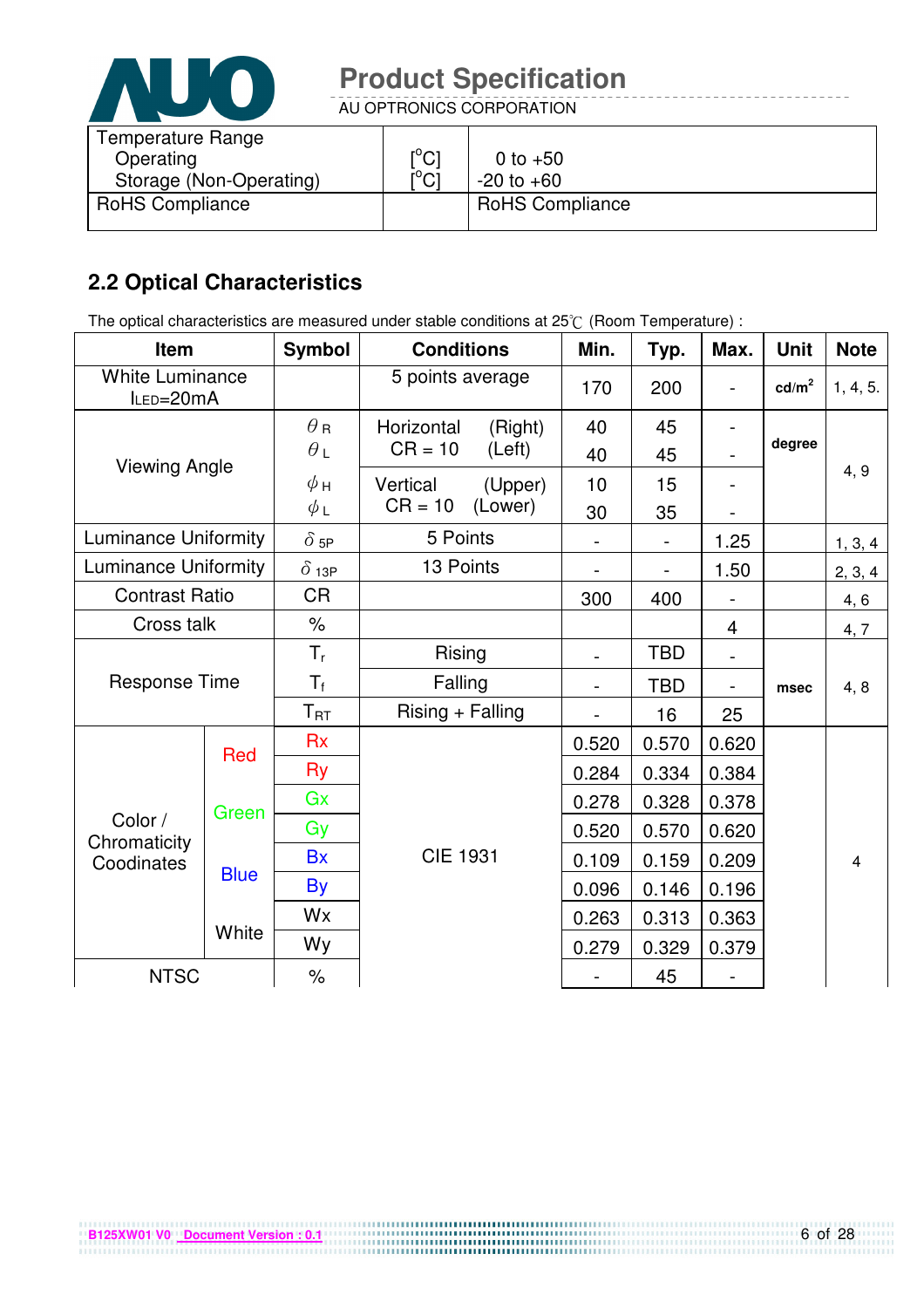

AU OPTRONICS CORPORATION

**Note 1**: 5 points position (Ref: Active area)



**Note 2**: 13 points position (Ref: Active area)



**Note 3**: The luminance uniformity of 5 or13 points is defined by dividing the maximum luminance values by the minimum test point luminance

| $\delta$ W <sub>5</sub> |                                       | Maximum Brightness of five points     |
|-------------------------|---------------------------------------|---------------------------------------|
|                         |                                       | Minimum Brightness of five points     |
|                         |                                       | Maximum Brightness of thirteen points |
| $\delta$ W13            | Minimum Brightness of thirteen points |                                       |

#### **Note 4**: Measurement method

The LCD module should be stabilized at given temperature for 30 minutes to avoid abrupt temperature change during measuring. In order to stabilize the luminance, the measurement should be executed after lighting

7 of 28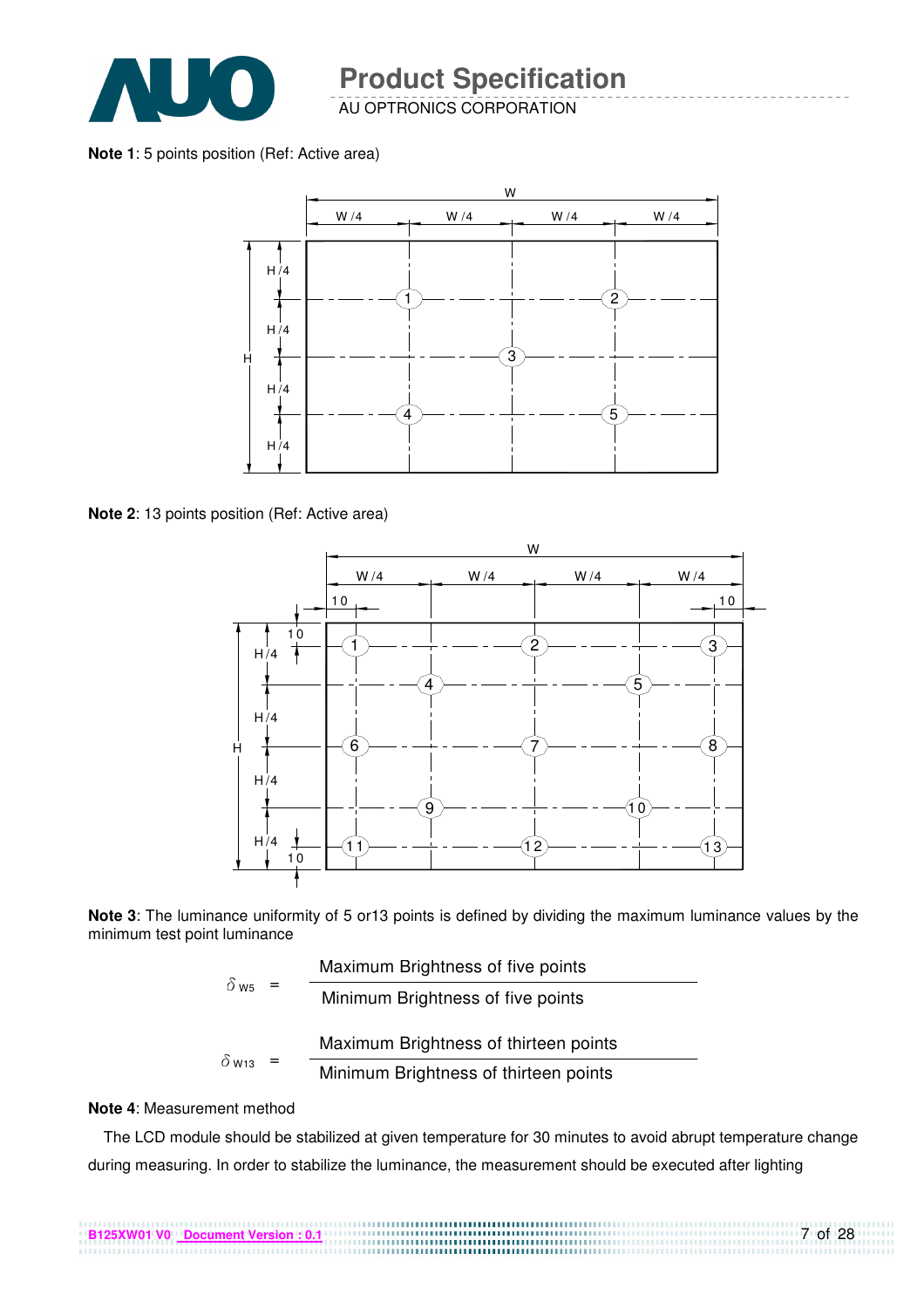

AU OPTRONICS CORPORATION

Backlight for 30 minutes in a stable, windless and dark room, and it should be measured in the center of screen.



Center of the screen

**Note 5** : Definition of Average Luminance of White (Y<sub>L</sub>):

Measure the luminance of gray level 63 at 5 points  $Y_L = [L (1) + L (2) + L (3) + L (4) + L (5)] / 5$ L (x) is corresponding to the luminance of the point X at Figure in Note (1).

#### **Note 6** : Definition of contrast ratio:

Contrast ratio is calculated with the following formula.

Contrast ratio  $(CR)$ = Brightness on the "White" state Brightness on the "Black" state

**Note 7** : Definition of Cross Talk (CT)

 $CT = |Y_B - Y_A| / Y_A \times 100$  (%)

**Where** 

 $Y_A$  = Luminance of measured location without gray level 0 pattern (cd/m<sub>2</sub>)

.................................

 $Y_B =$  Luminance of measured location with gray level 0 pattern (cd/m2)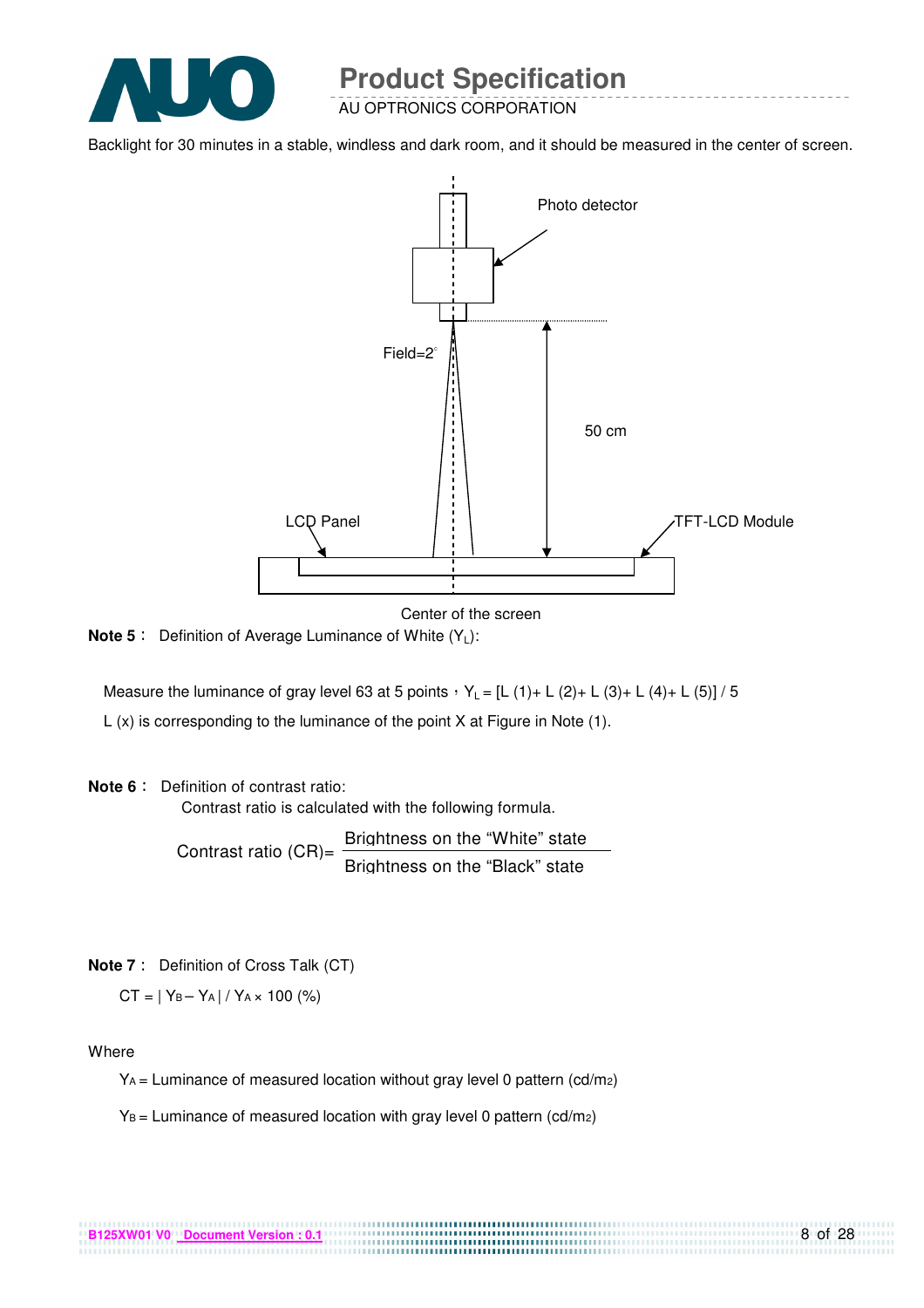

AU OPTRONICS CORPORATION



**Note 8**: Definition of response time:

The output signals of BM-7 or equivalent are measured when the input signals are changed from "Black" to "White" (falling time) and from "White" to "Black" (rising time), respectively. The response time interval between the 10% and 90% of amplitudes. Refer to figure as below.



,,,,,,,,,,,,,,,,,,,,,,,,,,,,,,,,,,,,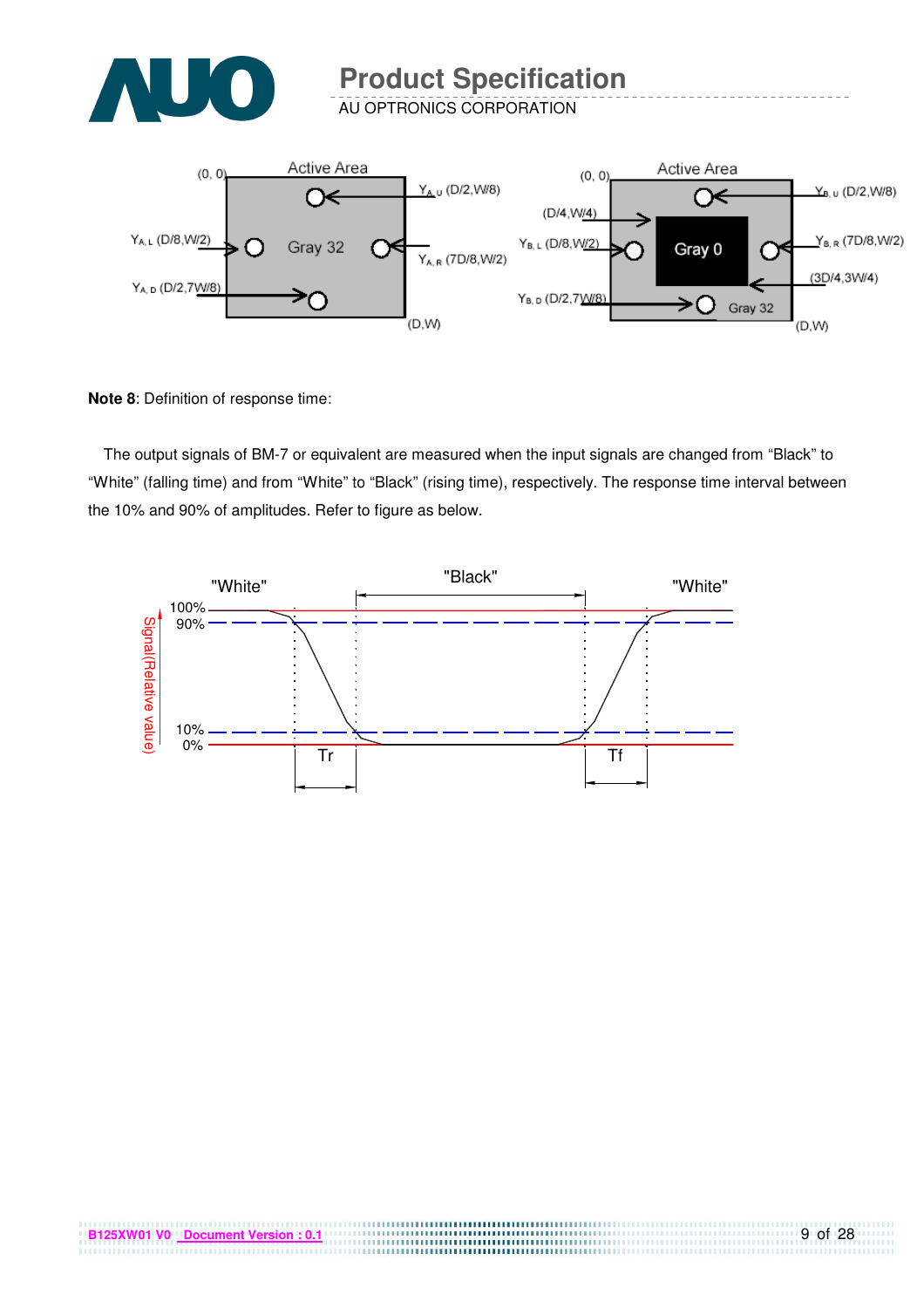

AU OPTRONICS CORPORATION

#### **Note 9**. Definition of viewing angle

Viewing angle is the measurement of contrast ratio  $\geq$  10, at the screen center, over a 180° horizontal and 180° vertical range (off-normal viewing angles). The 180° viewing angle range is broken down as follows; 90° (θ) horizontal left and right and 90° (Φ) vertical, high (up) and low (down). The measurement direction is typically perpendicular to the display surface with the screen rotated about its center to develop the desired measurement viewing angle.

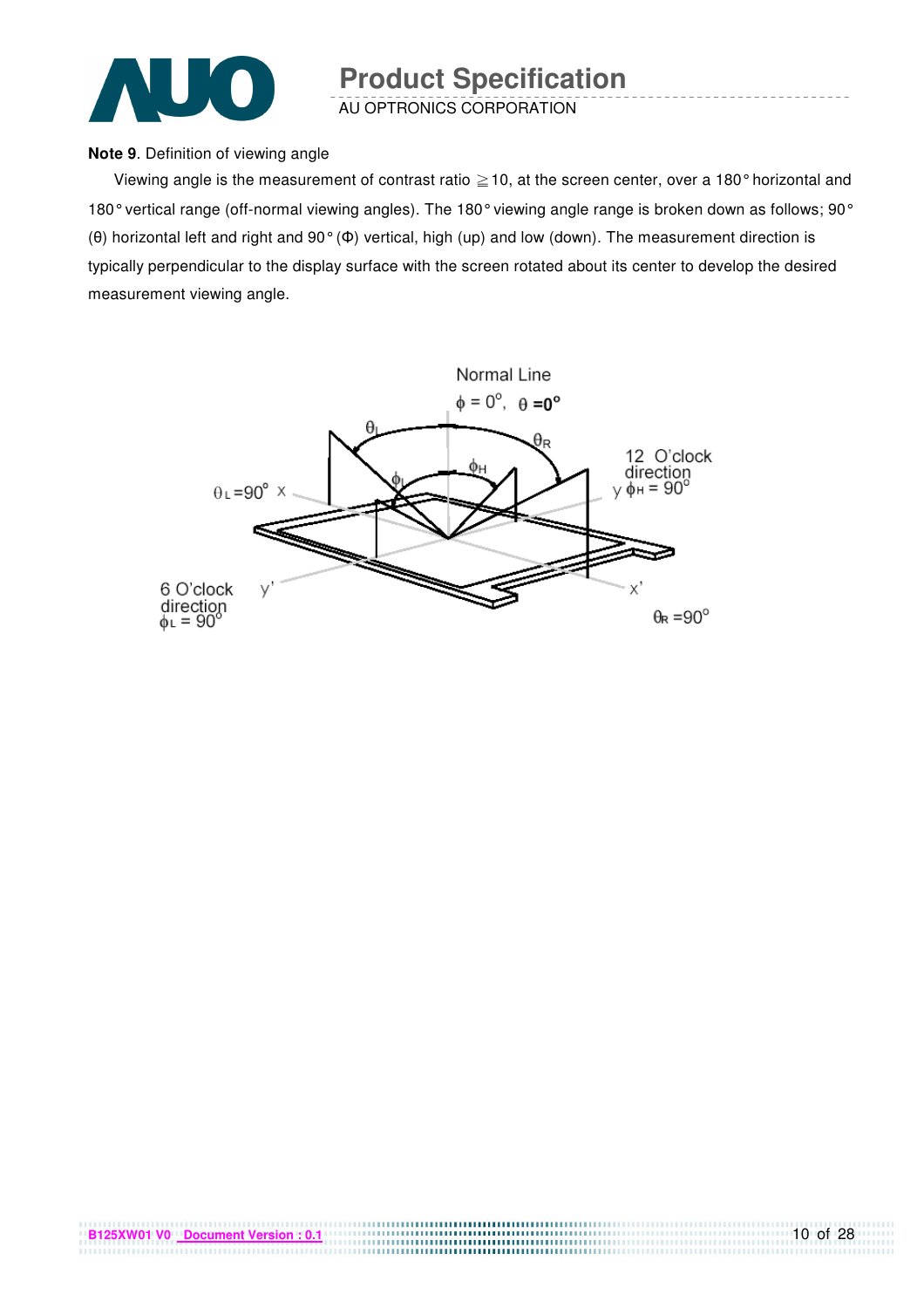

AU OPTRONICS CORPORATION

### **3. Functional Block Diagram**

The following diagram shows the functional block of the 12.5 inches wide Color TFT/LCD 40 Pin one channel Module

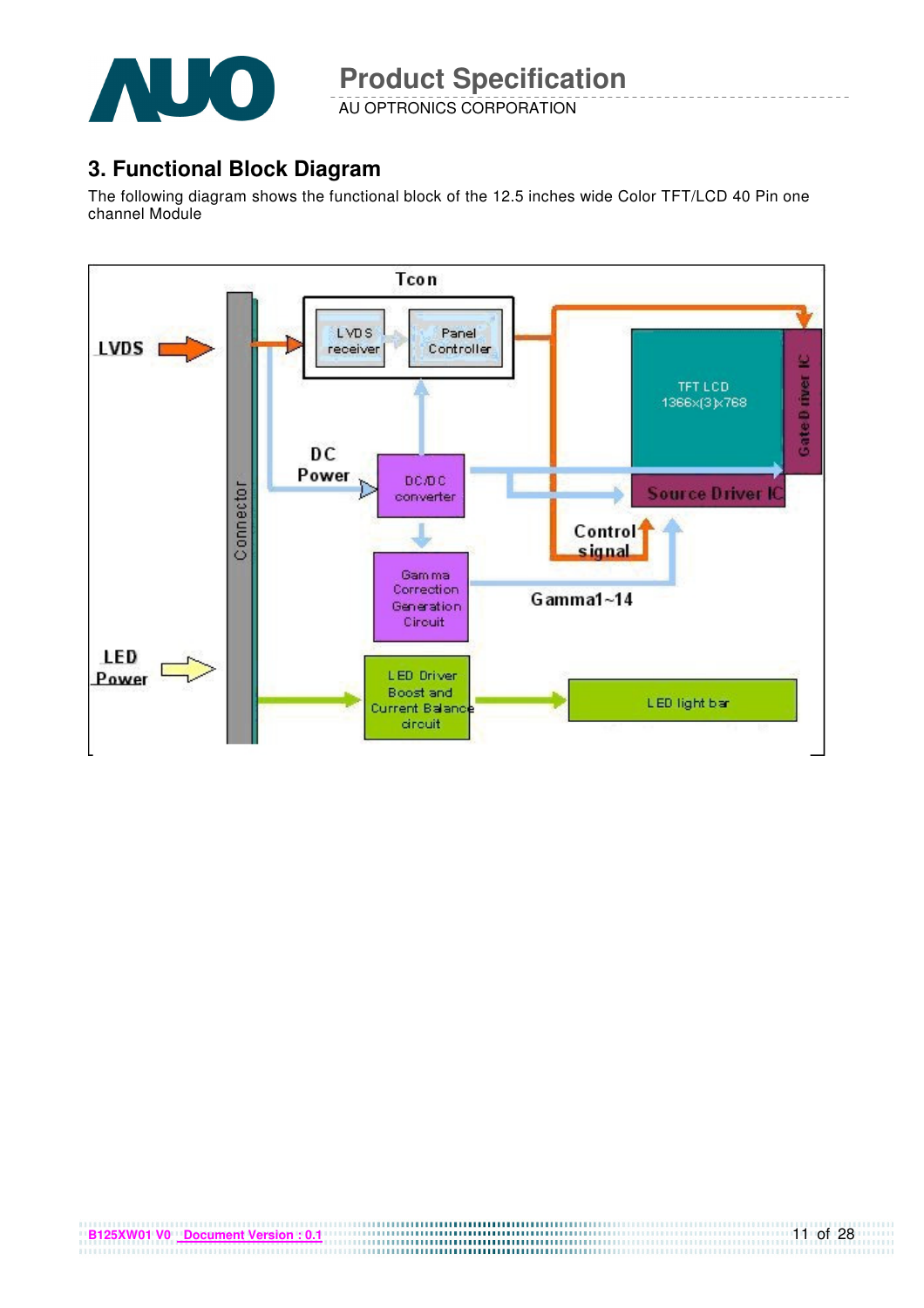

AU OPTRONICS CORPORATION

## **4. Absolute Maximum Ratings**

An absolute maximum rating of the module is as following:

#### **4.1 Absolute Ratings of TFT LCD Module**

| Item                    | Svmbol | Min  | <b>Max</b> | Unit   | Conditions   |
|-------------------------|--------|------|------------|--------|--------------|
| Logic/LCD Drive Voltage | Vin    | -0.3 | +4.U       | [Volt] | Note<br>ے, ا |

#### **4.2 Absolute Ratings of Environment**

| <b>Item</b>                  | Symbol     | Min   | Max   | Unit                                    | <b>Conditions</b> |
|------------------------------|------------|-------|-------|-----------------------------------------|-------------------|
| <b>Operating Temperature</b> | TOP        |       | $+50$ | $\mathsf{I}^\circ\mathsf{C} \mathsf{I}$ | Note 4            |
| <b>Operation Humidity</b>    | <b>HOP</b> | 5     | 95    | [%RH]                                   | Note 4            |
| Storage Temperature          | TST        | $-20$ | $+60$ | $\mathsf{I}^{\circ}$ Cl                 | Note 4            |
| <b>Storage Humidity</b>      | HST        | 5     | 95    | [%RH]                                   | Note 4            |

Note 1: At Ta (25°C)

Note 2: Permanent damage to the device may occur if exceed maximum values

Note 3: LED specification refer to section 5.2

Note 4: For quality performance, please refer to AUO IIS (Incoming Inspection Standard).



....................................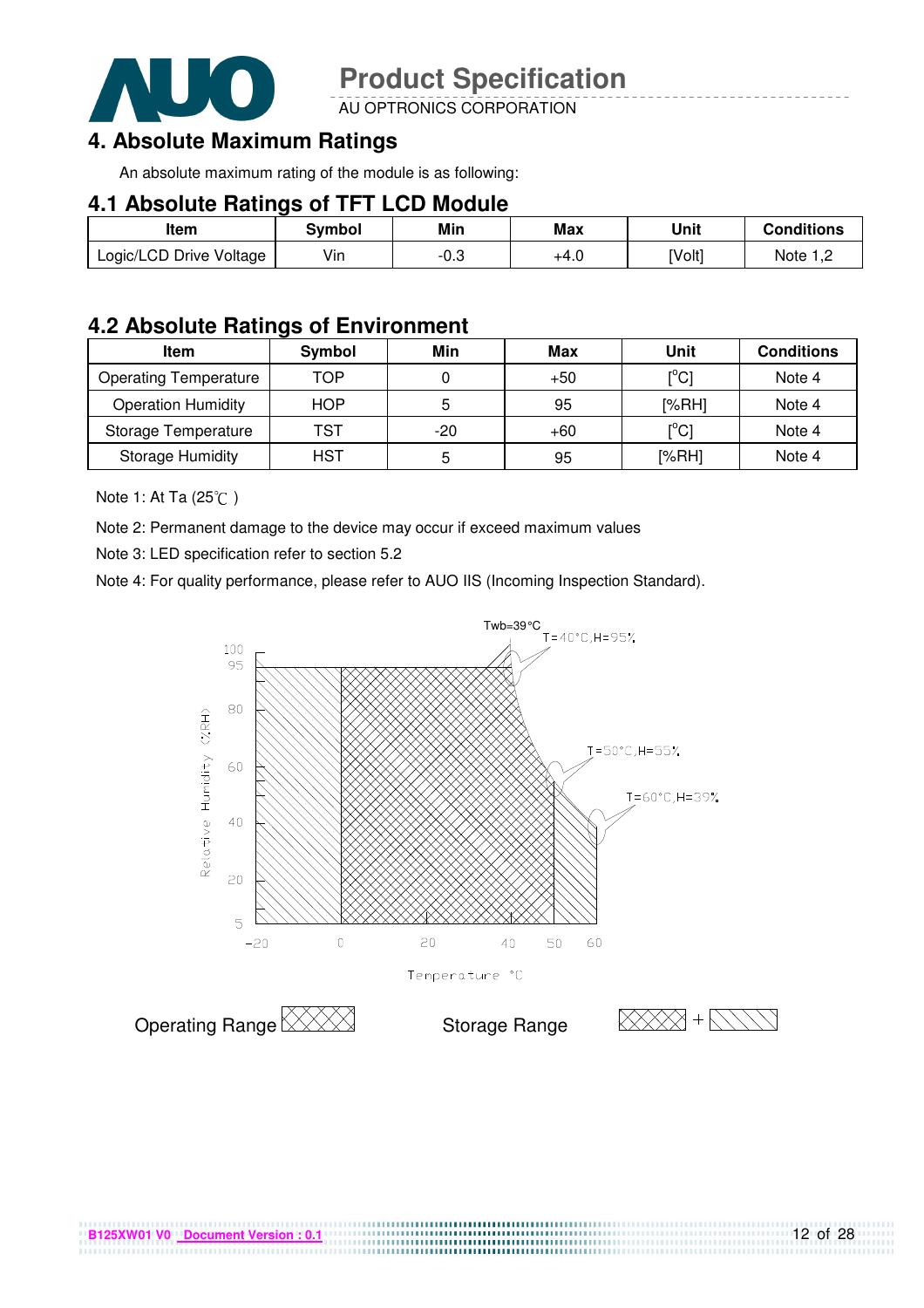AU OPTRONICS CORPORATION



## **5. Electrical Characteristics**

### **5.1 TFT LCD Module**

#### **5.1.1 Power Specification**

Input power specifications are as follows;

The power specification are measured under  $25^{\circ}$ C and frame frenquency under 60Hz

| <b>Symble</b> | <b>Parameter</b>                                      | Min                      | <b>Typ</b> | <b>Max</b> | <b>Units</b>  | <b>Note</b> |
|---------------|-------------------------------------------------------|--------------------------|------------|------------|---------------|-------------|
| <b>VDD</b>    | Logic/LCD Drive<br>Voltage                            | 3.0                      | 3.3        | 3.6        | [Volt]        |             |
| <b>PDD</b>    | <b>VDD Power</b>                                      | $\overline{\phantom{a}}$ |            | 0.7        | [Watt]        | Note 1      |
| <b>IDD</b>    | <b>IDD Current</b>                                    |                          |            | 233        | [mA]          | Note 1      |
| <b>IRush</b>  | <b>Inrush Current</b>                                 |                          |            | 2000       | [mA]          | Note 2      |
| <b>VDDrp</b>  | Allowable<br>Logic/LCD Drive<br><b>Ripple Voltage</b> |                          |            | 100        | [mV]<br>$p-p$ |             |

Note 1 : Maximum Measurement Condition : Black Pattern at 3.3V driving voltage. ( $P_{max}=V_{3.3} \times I_{black}$ )



Note 2: Measure Condition

| B125XW01 V0 Document Version : 0.1 | $13$ of 28 |
|------------------------------------|------------|
|                                    |            |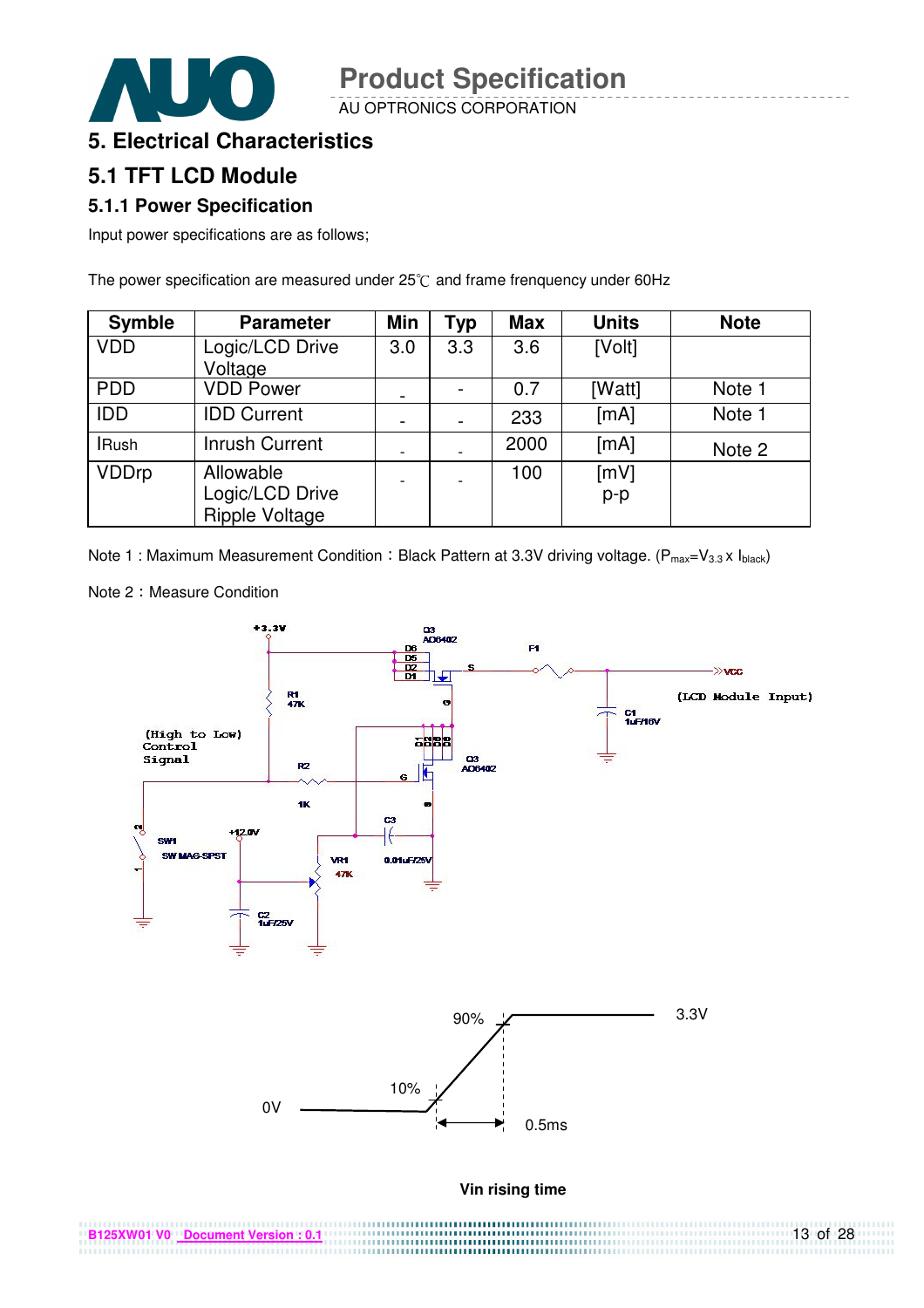

AU OPTRONICS CORPORATION

#### **5.1.2 Signal Electrical Characteristics**

Input signals shall be low or High-impedance state when VDD is off.

| <b>Parameter</b>           | <b>Condition</b>                                 | <b>Min</b> | <b>Max</b> | <b>Unit</b> |
|----------------------------|--------------------------------------------------|------------|------------|-------------|
| $\mathsf{V}_{\mathsf{TH}}$ | Differential Input High<br>Threshold (Vcm=+1.2V) |            | 100        | [mV]        |
| $\mathsf{V}_{\mathsf{TL}}$ | Differential Input Low<br>Threshold (Vcm=+1.2V)  | $-100$     |            | [mV]        |
| $ V_{ID} $                 | Differential Input<br>Voltage                    | 100        | 600        | [mV]        |
| $\mathsf{V}_{\mathsf{CM}}$ | <b>Differential Input</b><br>Common Mode Voltage | 1.125      | 1.375      | [V]         |

Signal electrical characteristics are as follows;

Note: LVDS Signal Waveform

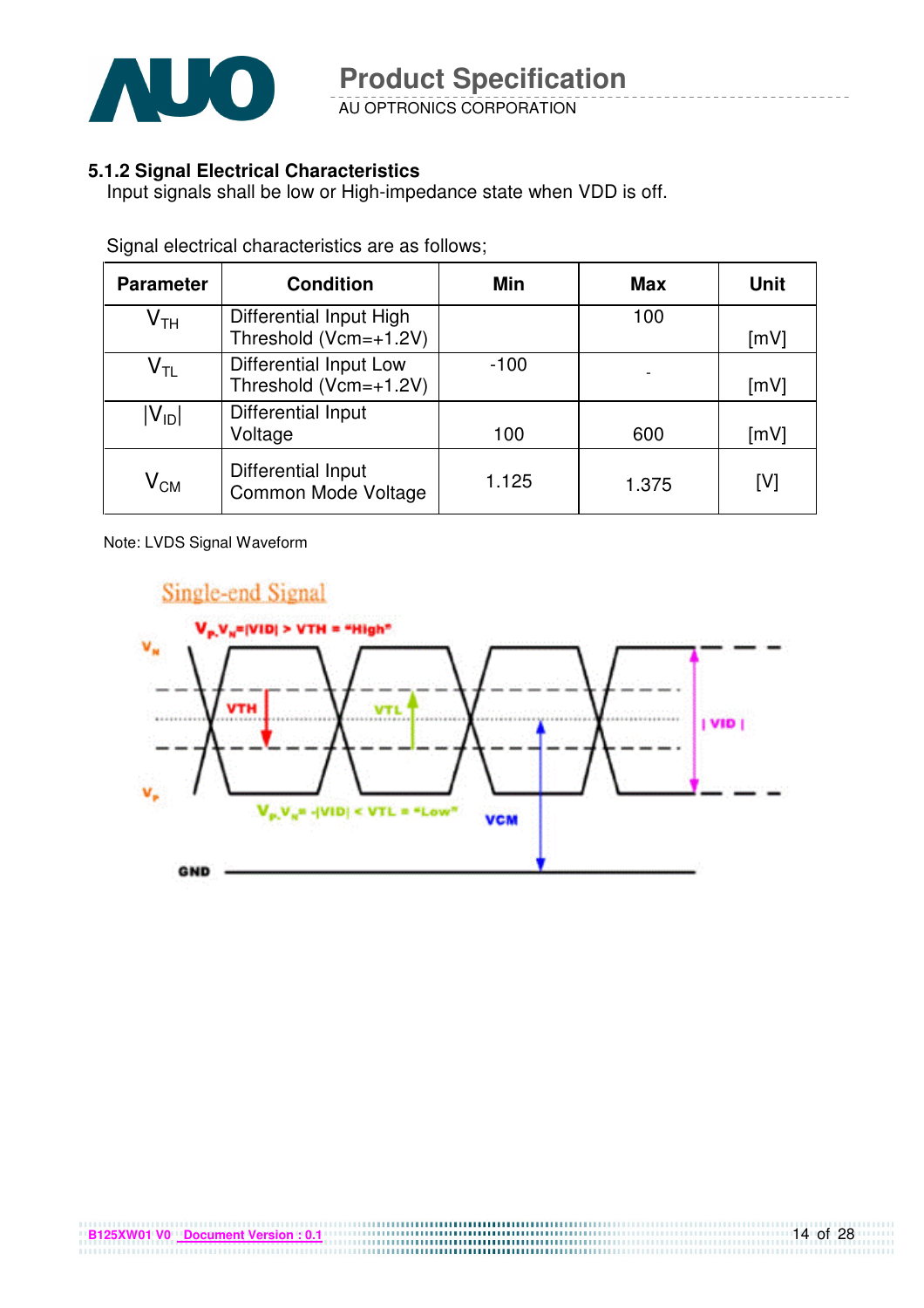

AU OPTRONICS CORPORATION

#### **5.2.1 LED characteristics**

| <b>Parameter</b>                      | <b>Symbol</b> | Min                      | <b>Typ</b>               | <b>Max</b> | <b>Units</b> | <b>Condition</b>                          |
|---------------------------------------|---------------|--------------------------|--------------------------|------------|--------------|-------------------------------------------|
| <b>Backlight Power</b><br>Consumption | <b>PLED</b>   | $\overline{\phantom{0}}$ | $\overline{\phantom{a}}$ | 2.3        | [Watt]       | $Ta=25^{\circ}$ C), Note 1<br>$Vin = 12V$ |
| <b>LED Life-Time</b>                  | N/A           | 12,000                   | $\overline{\phantom{a}}$ |            | Hour         | $(Ta=25^{\circ}C)$ , Note 2               |
|                                       |               |                          |                          |            |              | $I_F=20$ mA                               |

**Note 1:** Calculator value for reference P<sub>LED</sub> = VF (Normal Distribution) \* IF (Normal Distribution) / Efficiency

**Note 2:** The LED life-time define as the estimated time to 50% degradation of initial luminous.

#### **5.2.2 Backlight input signal characteristics**

| <b>Parameter</b>                             | <b>Symbol</b>  | Min | <b>Typ</b> | <b>Max</b> | <b>Units</b> | <b>Remark</b>                                |
|----------------------------------------------|----------------|-----|------------|------------|--------------|----------------------------------------------|
| <b>LED Power Supply</b>                      | <b>VLED</b>    | 6.0 | 12.0       | 21.0       | [Volt]       |                                              |
| <b>LED Enable Input</b><br><b>High Level</b> | <b>VLED EN</b> | 2.5 |            | 5.5        | [Volt]       |                                              |
| <b>LED Enable Input</b><br>Low Level         |                |     |            | 0.8        | [Volt]       | Define as                                    |
| <b>PWM Logic Input</b><br><b>High Level</b>  |                | 2.5 |            | 5.0        | [Volt]       | Connector<br>Interface<br>$(Ta=25^{\circ}C)$ |
| <b>PWM Logic Input</b><br>Low Level          | <b>VPWM EN</b> |     |            | 0.8        | [Volt]       |                                              |
| <b>PWM Input Frequency</b>                   | <b>FPWM</b>    | 100 | 600        | 1K         | Hz           |                                              |
| <b>PWM Duty Ratio</b>                        | Duty           | 1   |            | 100        | $\%$         |                                              |

**Note :** Output PWM frequency< 5K H

15 of 28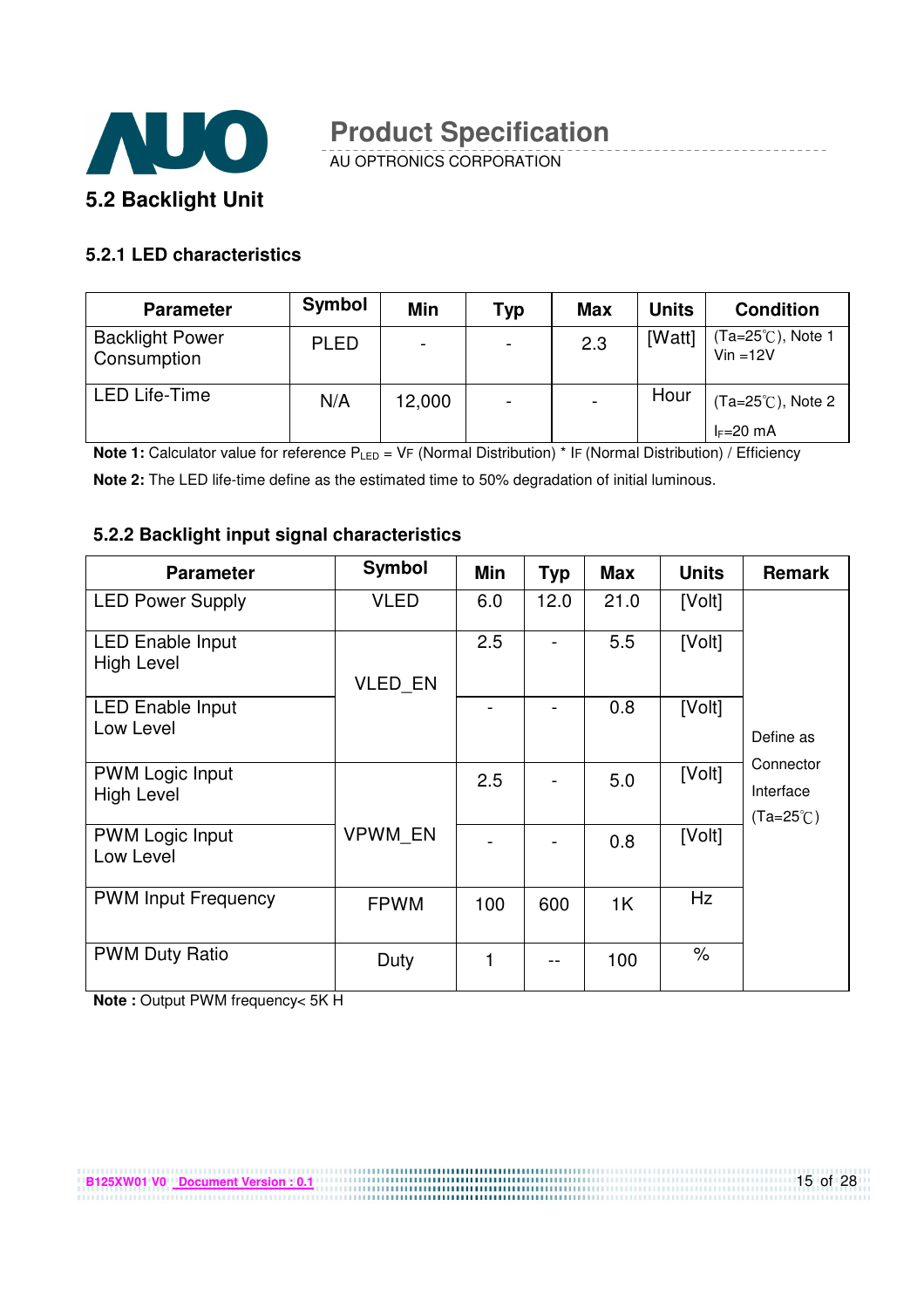

AU OPTRONICS CORPORATION **Product Specification** 

## **6. Signal Interface Characteristic**

### **6.1 Pixel Format Image**

Following figure shows the relationship of the input signals and LCD pixel format.

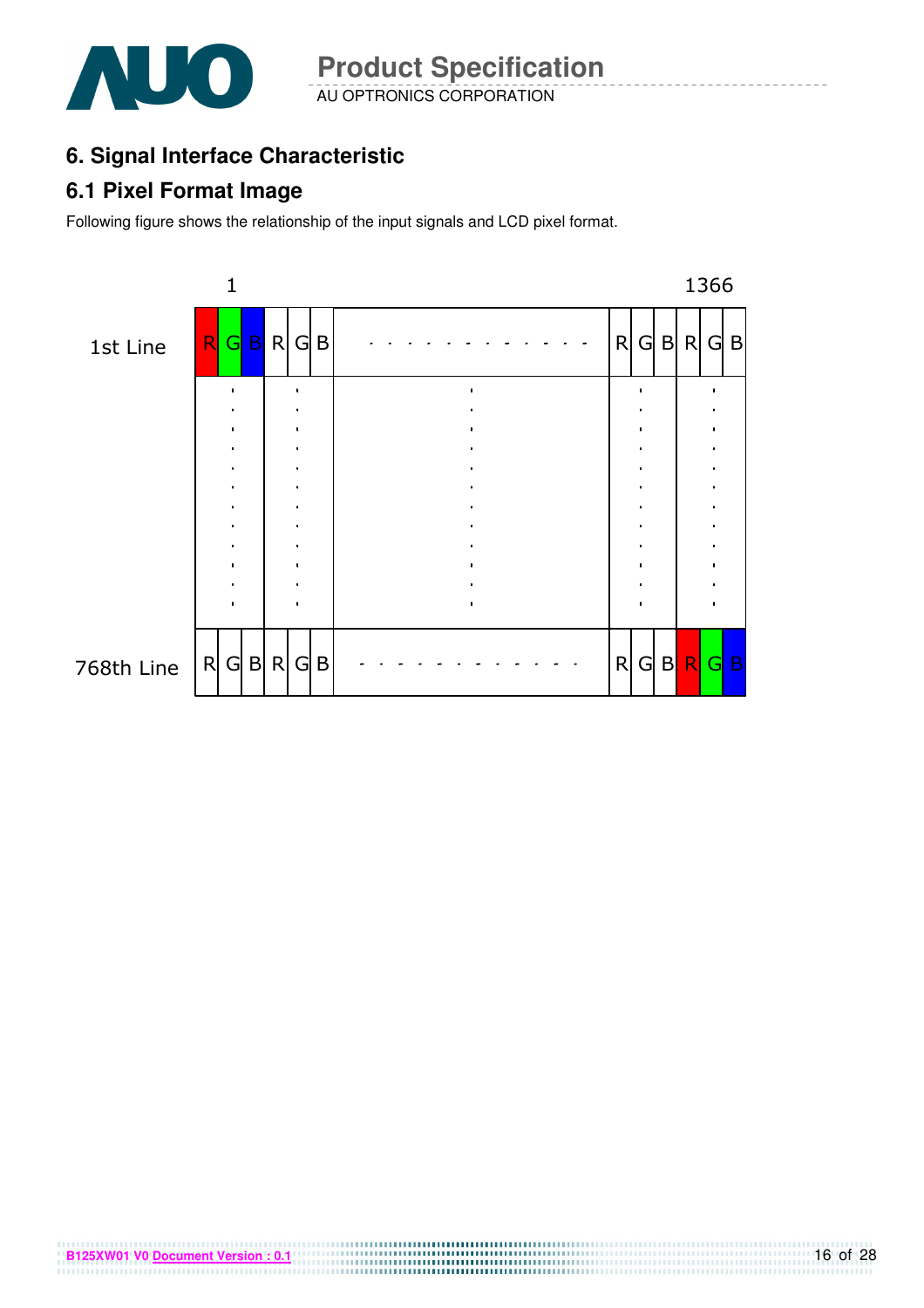

AU OPTRONICS CORPORATION

### **6.2 The Input Data Format**



| R <sub>5</sub><br>Red Data 5 (MSB)<br>Red-pixel Data<br>R <sub>4</sub><br>Each red pixel's brightness data consists of<br>Red Data 4<br>R <sub>3</sub><br>Red Data 3<br>these 6 bits pixel data.<br>R <sub>2</sub><br>Red Data 2<br>R1<br>Red Data 1<br>R <sub>0</sub><br>Red Data 0 (LSB)<br>Red-pixel Data<br>G <sub>5</sub><br>Green Data 5 (MSB)<br>Green-pixel Data<br>G <sub>4</sub><br>Green Data 4<br>Each green pixel's brightness data consists of<br>G <sub>3</sub><br>Green Data 3<br>these 6 bits pixel data.<br>G <sub>2</sub><br>Green Data 2<br>G1<br>Green Data 1<br>G <sub>0</sub><br>Green Data 0 (LSB) | <b>Signal Name</b> | <b>Description</b> |  |
|----------------------------------------------------------------------------------------------------------------------------------------------------------------------------------------------------------------------------------------------------------------------------------------------------------------------------------------------------------------------------------------------------------------------------------------------------------------------------------------------------------------------------------------------------------------------------------------------------------------------------|--------------------|--------------------|--|
|                                                                                                                                                                                                                                                                                                                                                                                                                                                                                                                                                                                                                            |                    |                    |  |
|                                                                                                                                                                                                                                                                                                                                                                                                                                                                                                                                                                                                                            |                    |                    |  |
|                                                                                                                                                                                                                                                                                                                                                                                                                                                                                                                                                                                                                            |                    |                    |  |
|                                                                                                                                                                                                                                                                                                                                                                                                                                                                                                                                                                                                                            |                    |                    |  |
|                                                                                                                                                                                                                                                                                                                                                                                                                                                                                                                                                                                                                            |                    |                    |  |
|                                                                                                                                                                                                                                                                                                                                                                                                                                                                                                                                                                                                                            |                    |                    |  |
|                                                                                                                                                                                                                                                                                                                                                                                                                                                                                                                                                                                                                            |                    |                    |  |
|                                                                                                                                                                                                                                                                                                                                                                                                                                                                                                                                                                                                                            |                    |                    |  |
|                                                                                                                                                                                                                                                                                                                                                                                                                                                                                                                                                                                                                            |                    |                    |  |
|                                                                                                                                                                                                                                                                                                                                                                                                                                                                                                                                                                                                                            |                    |                    |  |
|                                                                                                                                                                                                                                                                                                                                                                                                                                                                                                                                                                                                                            |                    |                    |  |
|                                                                                                                                                                                                                                                                                                                                                                                                                                                                                                                                                                                                                            |                    |                    |  |
|                                                                                                                                                                                                                                                                                                                                                                                                                                                                                                                                                                                                                            |                    |                    |  |
|                                                                                                                                                                                                                                                                                                                                                                                                                                                                                                                                                                                                                            |                    | Green-pixel Data   |  |
| <b>B5</b><br>Blue Data 5 (MSB)<br><b>Blue-pixel Data</b>                                                                                                                                                                                                                                                                                                                                                                                                                                                                                                                                                                   |                    |                    |  |
| <b>B4</b><br>Blue Data 4<br>Each blue pixel's brightness data consists of                                                                                                                                                                                                                                                                                                                                                                                                                                                                                                                                                  |                    |                    |  |
| B <sub>3</sub><br>these 6 bits pixel data.<br><b>Blue Data 3</b>                                                                                                                                                                                                                                                                                                                                                                                                                                                                                                                                                           |                    |                    |  |
| <b>B2</b><br>Blue Data 2                                                                                                                                                                                                                                                                                                                                                                                                                                                                                                                                                                                                   |                    |                    |  |
| <b>B1</b><br><b>Blue Data 1</b><br>B <sub>0</sub>                                                                                                                                                                                                                                                                                                                                                                                                                                                                                                                                                                          |                    |                    |  |
| Blue Data 0 (LSB)                                                                                                                                                                                                                                                                                                                                                                                                                                                                                                                                                                                                          |                    |                    |  |
| <b>Blue-pixel Data</b>                                                                                                                                                                                                                                                                                                                                                                                                                                                                                                                                                                                                     |                    |                    |  |
| <b>RxCLKIN</b><br>The signal is used to strobe the pixel data and<br>Data Clock                                                                                                                                                                                                                                                                                                                                                                                                                                                                                                                                            |                    |                    |  |
| DE signals. All pixel data shall be valid at the                                                                                                                                                                                                                                                                                                                                                                                                                                                                                                                                                                           |                    |                    |  |
| falling edge when the DE signal is high.                                                                                                                                                                                                                                                                                                                                                                                                                                                                                                                                                                                   |                    |                    |  |
| DE<br>This signal is strobed at the falling edge of<br>Display Timing                                                                                                                                                                                                                                                                                                                                                                                                                                                                                                                                                      |                    |                    |  |
| RxCLKIN. When the signal is high, the pixel<br>data shall be valid to be displayed.                                                                                                                                                                                                                                                                                                                                                                                                                                                                                                                                        |                    |                    |  |
| The signal is synchronized to RxCLKIN.<br>VS<br><b>Vertical Sync</b>                                                                                                                                                                                                                                                                                                                                                                                                                                                                                                                                                       |                    |                    |  |
| <b>HS</b><br>The signal is synchronized to RxCLKIN.<br><b>Horizontal Sync</b>                                                                                                                                                                                                                                                                                                                                                                                                                                                                                                                                              |                    |                    |  |

Note: Output signals from any system shall be low or High-impedance state when VDD is off.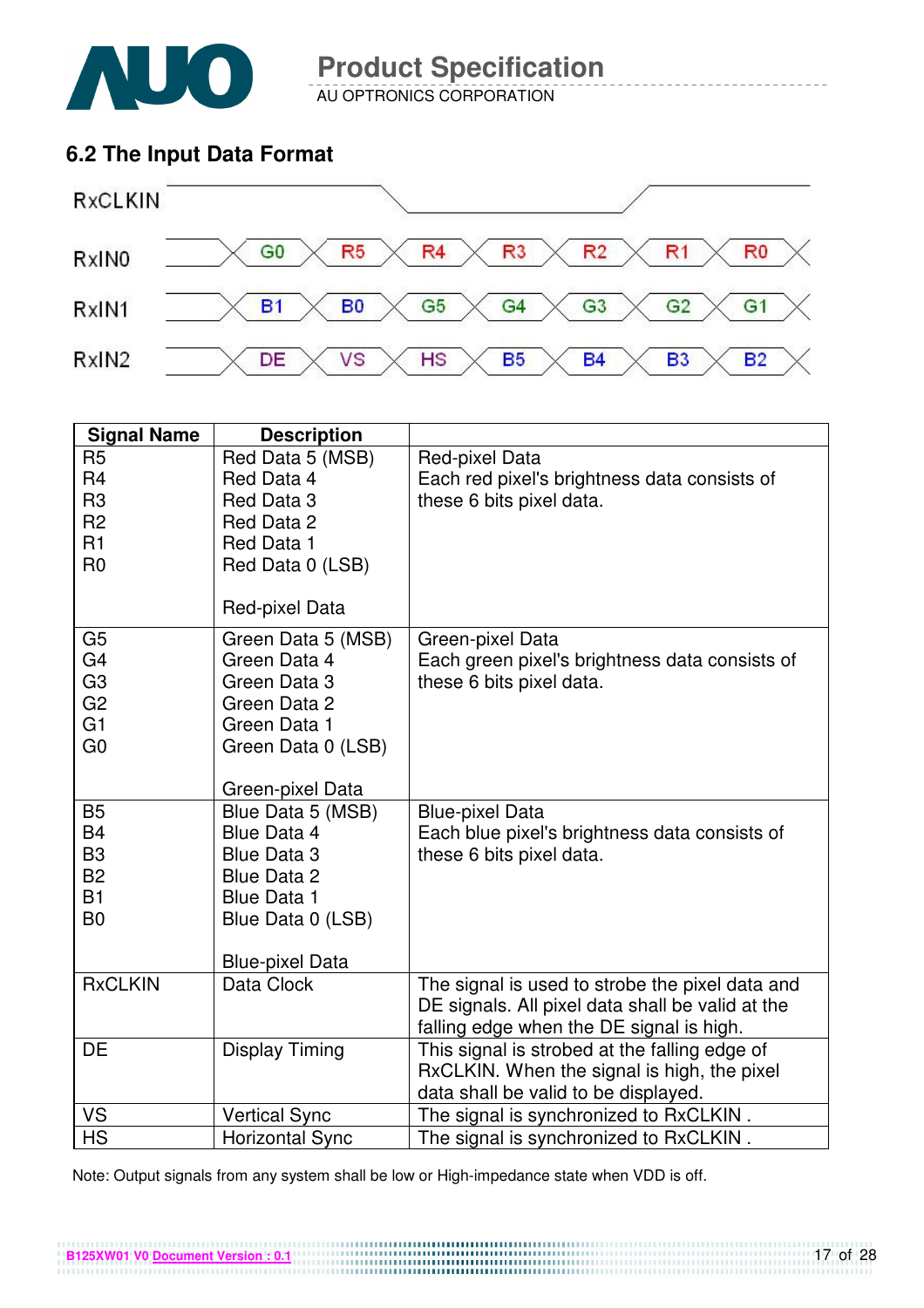

### **6.3 Integration Interface Requirement**

#### **6.3.1 Connector Description**

Physical interface is described as for the connector on module.

These connectors are capable of accommodating the following signals and will be following components.

| <b>Connector Name / Designation</b> | <b>For Signal Connector</b> |
|-------------------------------------|-----------------------------|
| Manufacturer                        | <b>STM</b>                  |
| Type / Part Number                  | MSAK24025P40                |
| <b>Mating Housing/Part Number</b>   | PK24025P40                  |

#### **6.3.2 Pin Assignment**

LVDS is a differential signal technology for LCD interface and high speed data transfer device.

| PIN#           | <b>Signal Name</b> | <b>Description</b>                                    |
|----------------|--------------------|-------------------------------------------------------|
| 1              | <b>NC</b>          | No Connection (Reserve)                               |
| $\overline{c}$ | <b>VDD</b>         | Power Supply +3.3V                                    |
| 3              | <b>VDD</b>         | Power Supply +3.3V                                    |
| 4              | <b>VEDID</b>       | EDID +3.3V Power                                      |
| 5              | <b>NC</b>          | No Connect (Reserve)                                  |
| 6              | <b>CLK EDID</b>    | <b>EDID Clock Input</b>                               |
| 7              | DAT EDID           | <b>EDID Data Input</b>                                |
| 8              | RxOIN0-            | -LVDS Differential Data INPUT(Odd R0-R5,G0)           |
| 9              | RxOIN0+            | +LVDS Differential Data INPUT(Odd R0-R5,G0)           |
| 10             | <b>VSS</b>         | Ground                                                |
| 11             | RxOIN1-            | -LVDS Differential Data INPUT(Odd G1-G5,B0-B1)        |
| 12             | RxOIN1+            | +LVDS Differential Data INPUT(Odd G1-G5,B0-B1)        |
| 13             | <b>VSS</b>         | Ground                                                |
| 14             | RxOIN2-            | -LVDS Differential Data INPUT(Odd B2-B5,HS,VS,DE)     |
| 15             | RxOIN2+            | +LVDS Differential Data INPUT(Odd B2-B5,HS,VS,DE)     |
| 16             | <b>VSS</b>         | Ground                                                |
| 17             | RxOCKIN-           | -LVDS Odd Differential Clock INPUT                    |
| 18             | RxOCKIN+           | -LVDS Odd Differential Clock INPUT                    |
| 19             | <b>NC</b>          | No Connection/ IMG_EN (Optional)                      |
| 20             | <b>NC</b>          | No connection                                         |
| 21             | <b>NC</b>          | No connection                                         |
| 22             | <b>NC</b>          | No connection<br>,,,,,,,,,,,,,,,,,,,,,,,,,,,,,,,,,,,, |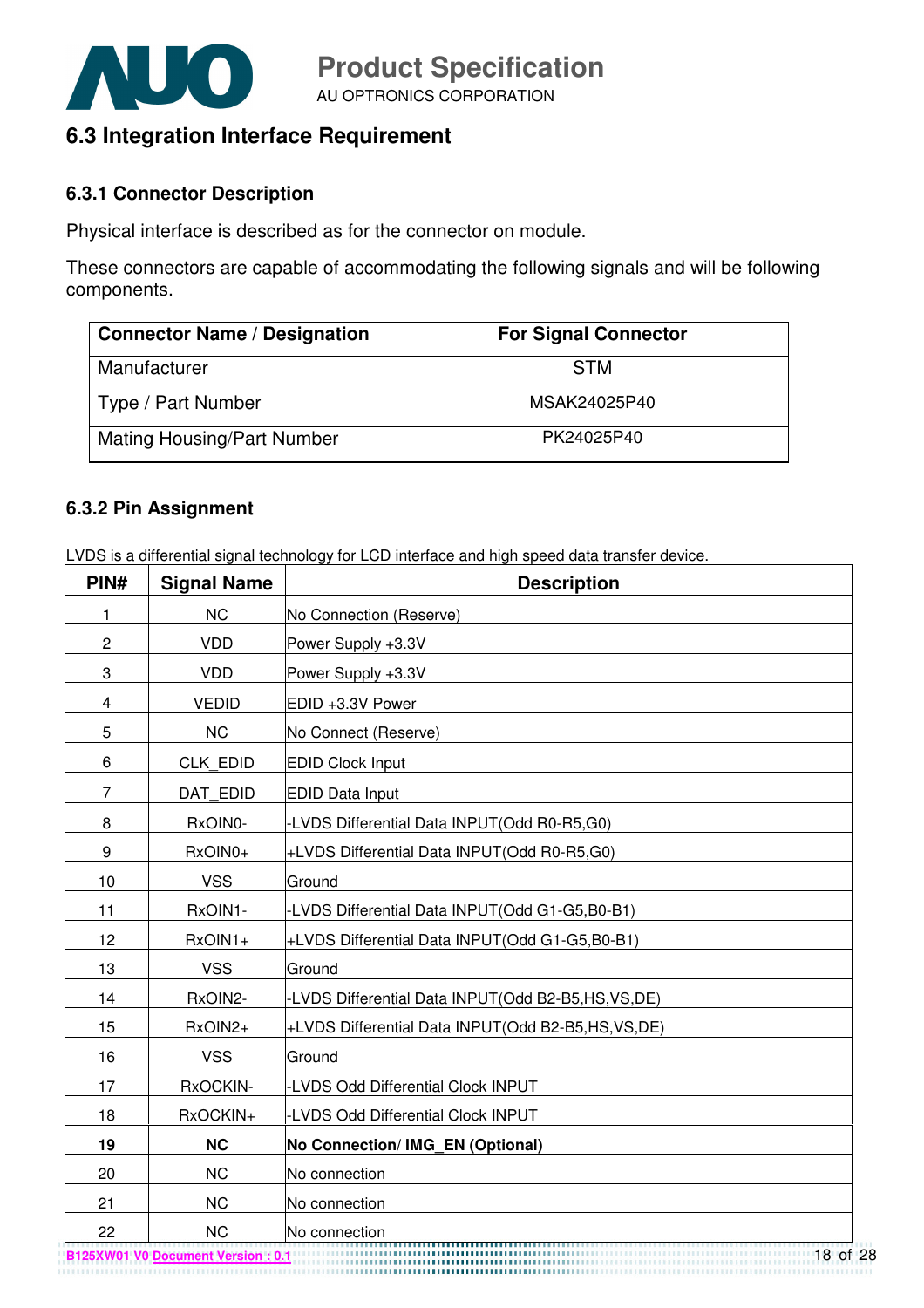

AU OPTRONICS CORPORATION

| 23 | <b>NC</b>       | No connection                    |
|----|-----------------|----------------------------------|
| 24 | NC              | No connection                    |
| 25 | NC              | No connection                    |
| 26 | <b>NC</b>       | No connection                    |
| 27 | <b>NC</b>       | No connection                    |
| 28 | NC              | No connection                    |
| 29 | <b>NC</b>       | No connection                    |
| 30 | <b>NC</b>       | No connection                    |
| 31 | VLED_GND        | <b>LED Ground</b>                |
| 32 | <b>VLED GND</b> | <b>LED Ground</b>                |
| 33 | <b>VLED GND</b> | <b>LED Ground</b>                |
| 34 | NC              | No Connection (Reserve)          |
| 35 | VPWM EN         | PWM logic input level            |
| 36 | VLED EN         | LED enable input level           |
| 37 | <b>NC</b>       | No Connection/ DCR_EN (Optional) |
| 38 | <b>VLED</b>     | LED Power Supply 6-21V           |
| 39 | <b>VLED</b>     | LED Power Supply 6-21V           |
| 40 | <b>VLED</b>     | LED Power Supply 6-21V           |



Note1: Input signals shall be low or High-impedance state when VDD is off.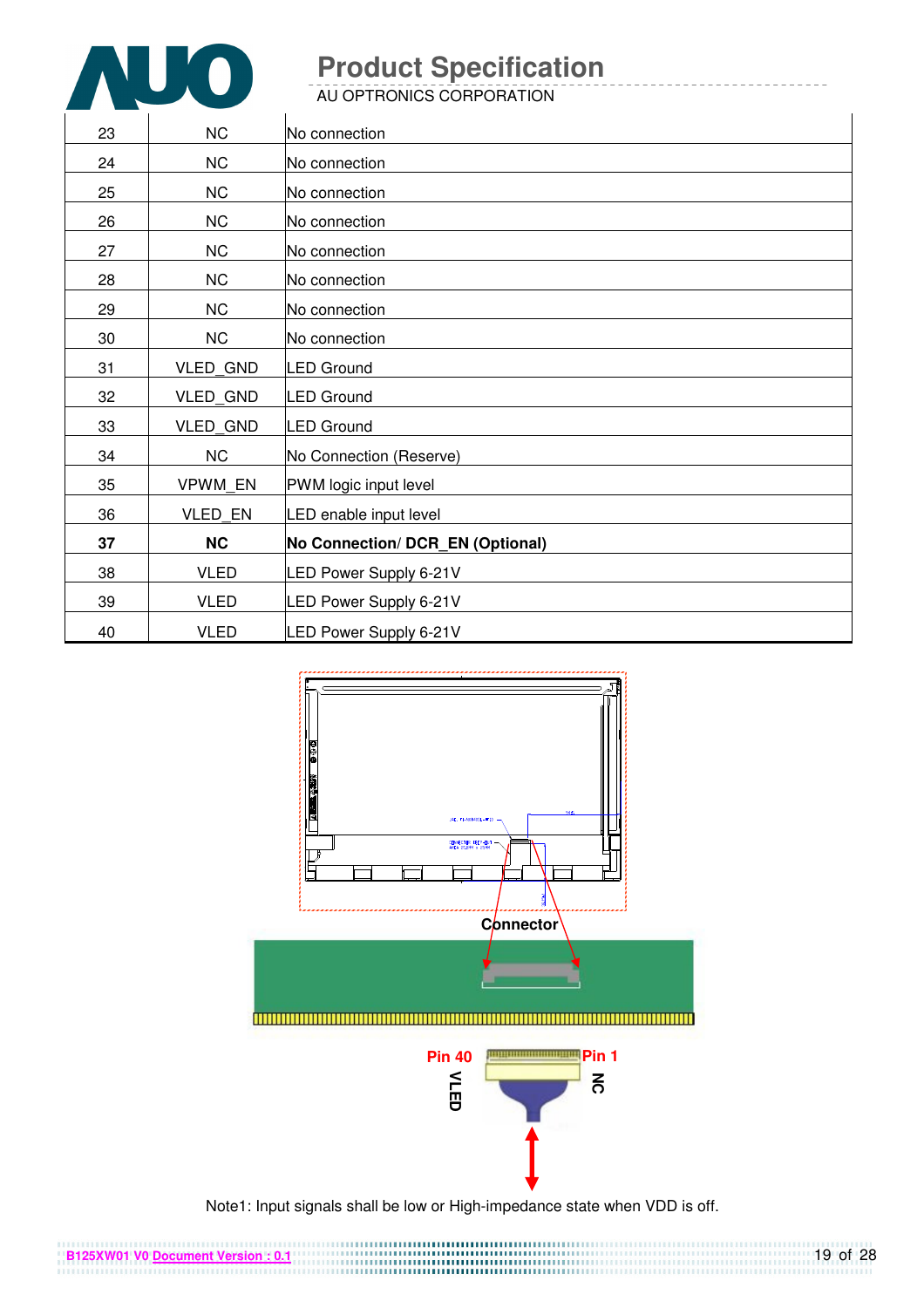

AU OPTRONICS CORPORATION

#### **6.4.1 Timing Characteristics**

Basically, interface timings should match the 1366x768 /60Hz manufacturing guide line timing.

| <b>Parameter</b>                  |                 | Symbol                     | Min. | Typ. | Max. | Unit                         |
|-----------------------------------|-----------------|----------------------------|------|------|------|------------------------------|
| <b>Frame Rate</b>                 |                 |                            | ۰    | 60   |      | Hz                           |
| <b>Clock frequency</b>            |                 | $1/T_{\text{Clock}}$       | ۰    | 72   | 80   | <b>MHz</b>                   |
|                                   | <b>Period</b>   | ${\sf T}_{\lor}$           | 776  | 808  | 1023 |                              |
| <b>Vertical</b><br><b>Section</b> | <b>Active</b>   | $T_{VD}$                   | 768  |      |      | $\mathsf{T}_{\mathsf{Line}}$ |
|                                   | <b>Blanking</b> | $T_{VB}$                   | 8    | 40   | 255  |                              |
|                                   | <b>Period</b>   | $\mathsf{T}_\mathsf{H}$    | 1396 | 1606 | 2047 |                              |
| <b>Horizontal</b>                 | <b>Active</b>   | $\mathsf{T}_{\mathsf{HD}}$ |      | 1366 |      | $\mathbf{T}_{\text{Clock}}$  |
| <b>Section</b>                    | <b>Blanking</b> | $\textsf{T}_{\sf HB}$      | 40   | 240  | 681  |                              |

Note : DE mode only

#### **6.4.2 Timing diagram**

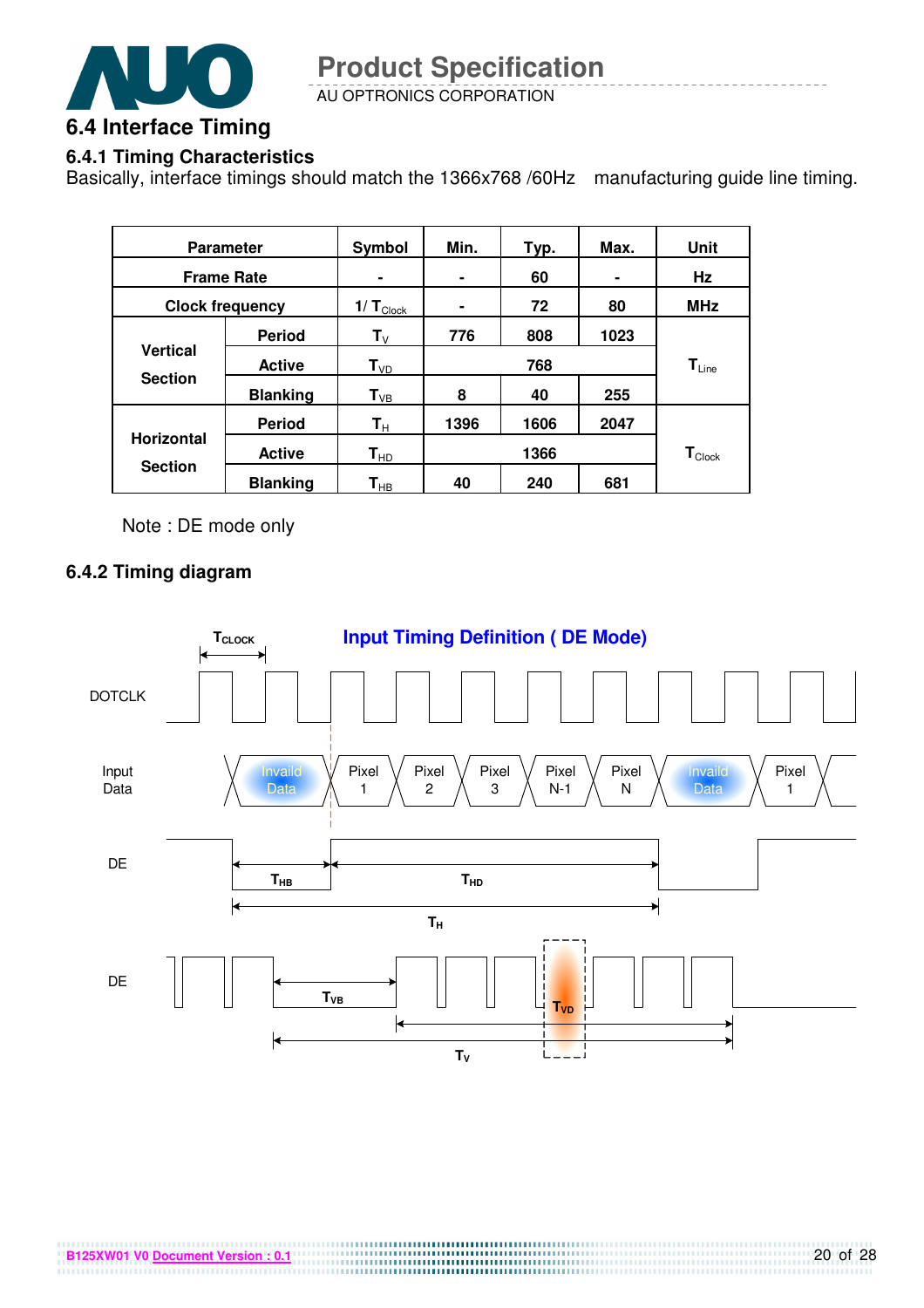

**B125XW01 V0 Document Version** 

#### AU OPTRONICS CORPORATION

### **6.5 Power ON/OFF Sequence**

Power on/off sequence is as follows. Interface signals and LED on/off sequence are also shown in the chart. Signals from any system shall be Hi-Z state or low level when VDD is off



| <b>Power Sequence Timing</b> |           |      |      |              |  |
|------------------------------|-----------|------|------|--------------|--|
|                              |           |      |      |              |  |
| <b>Parameter</b>             | Min.      | Typ. | Max. | <b>Units</b> |  |
| T <sub>1</sub>               | 0.5       |      | 10   |              |  |
| T <sub>2</sub>               | $\bf{0}$  |      | 50   |              |  |
| T <sub>3</sub>               | 200       |      | ۰    |              |  |
| <b>T4</b>                    | $\pmb{0}$ | -    |      |              |  |
| T <sub>5</sub>               | 0         |      |      |              |  |
| T <sub>6</sub>               | $\bf{0}$  |      | 10   |              |  |
| T7                           | 150       |      |      | ms           |  |
| T <sub>8</sub>               | 0         |      |      |              |  |
| T <sub>9</sub>               | $\bf{0}$  |      |      |              |  |
| <b>T10</b>                   | $\bf{0}$  |      |      |              |  |
| <b>T11</b>                   | 0         |      |      |              |  |
| T <sub>12</sub>              | 0.5       |      |      |              |  |
| T13                          | $\bf{0}$  | ۰    |      |              |  |

Note: If T4<200ms, the display garbage may occur. We suggest T4>200ms to avoid the display garbage.

Note: If T1 or T12 < 0.5, the inrrush curren may cause the damage of fuse. If the T1 or T12<0.5, the

inrush current I<sup>2</sup> t is under typical melt of fuse Spec., there's no above-mentioned problem.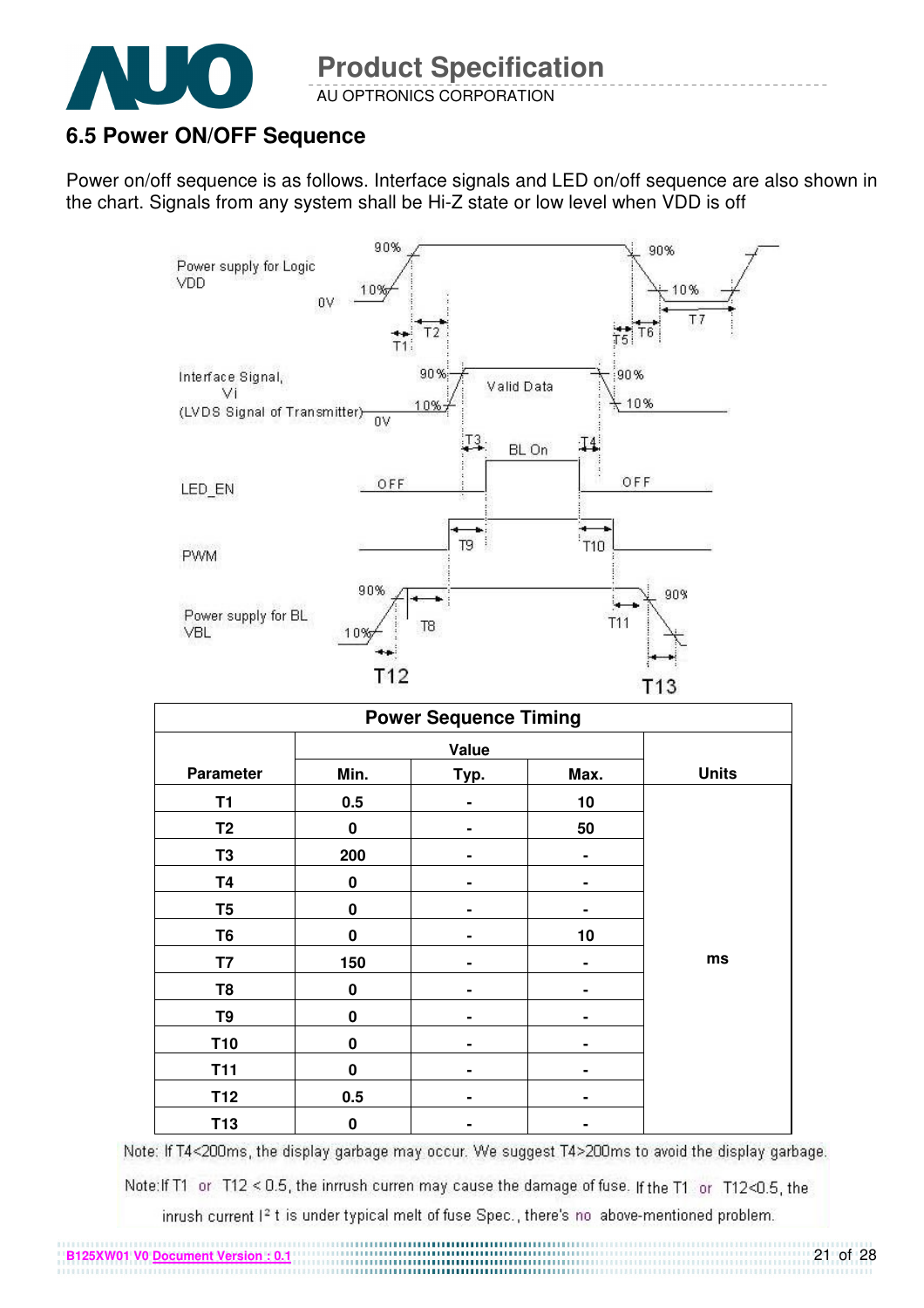

AU OPTRONICS CORPORATION

#### **7.1 Vibration Test**

**Test Spec:** 

- **•** Test method: Non-Operation
- Acceleration: 1.5 G
- Frequency: 10 500Hz Random
- Sweep: 30 Minutes each Axis (X, Y, Z)

### **7.2 Shock Test**

**Test Spec:** 

- **•** Test method: Non-Operation
- Acceleration: 220 G , Half sine wave
- Active time: 2 ms
- Pulse: X,Y,Z .one time for each side

### **7.3 Reliability Test**

**B125XW01 V0 Document Version : 0.1**

| <b>Items</b>                                | <b>Required Condition</b>                     | <b>Note</b> |
|---------------------------------------------|-----------------------------------------------|-------------|
| <b>Temperature</b><br><b>Humidity Bias</b>  | Ta= 40℃, 90%RH, 300h                          |             |
| <b>High Temperature</b><br><b>Operation</b> | Ta= 50℃, Dry, 300h                            |             |
| <b>Low Temperature</b><br><b>Operation</b>  | Ta= 0℃, 300h                                  |             |
| <b>High Temperature</b><br><b>Storage</b>   | Ta= 60℃, 35%RH, 300h                          |             |
| <b>Low Temperature</b><br><b>Storage</b>    | Ta= -20℃, 50%RH, 250h                         |             |
| <b>Thermal Shock</b><br><b>Test</b>         | Ta=-20℃to 60℃, Duration at 30 min, 100 cycles |             |
| <b>ESD</b>                                  | Contact : ±8 KV                               | Note 1      |
|                                             | Air: ±15 KV                                   |             |

 **Note1:** According to EN 61000-4-2 , ESD class B: Some performance degradation allowed. Self-recoverable. No data lost, No hardware failures.

**Remark:** MTBF (Excluding the LED): 30,000 hours with a confidence level 90%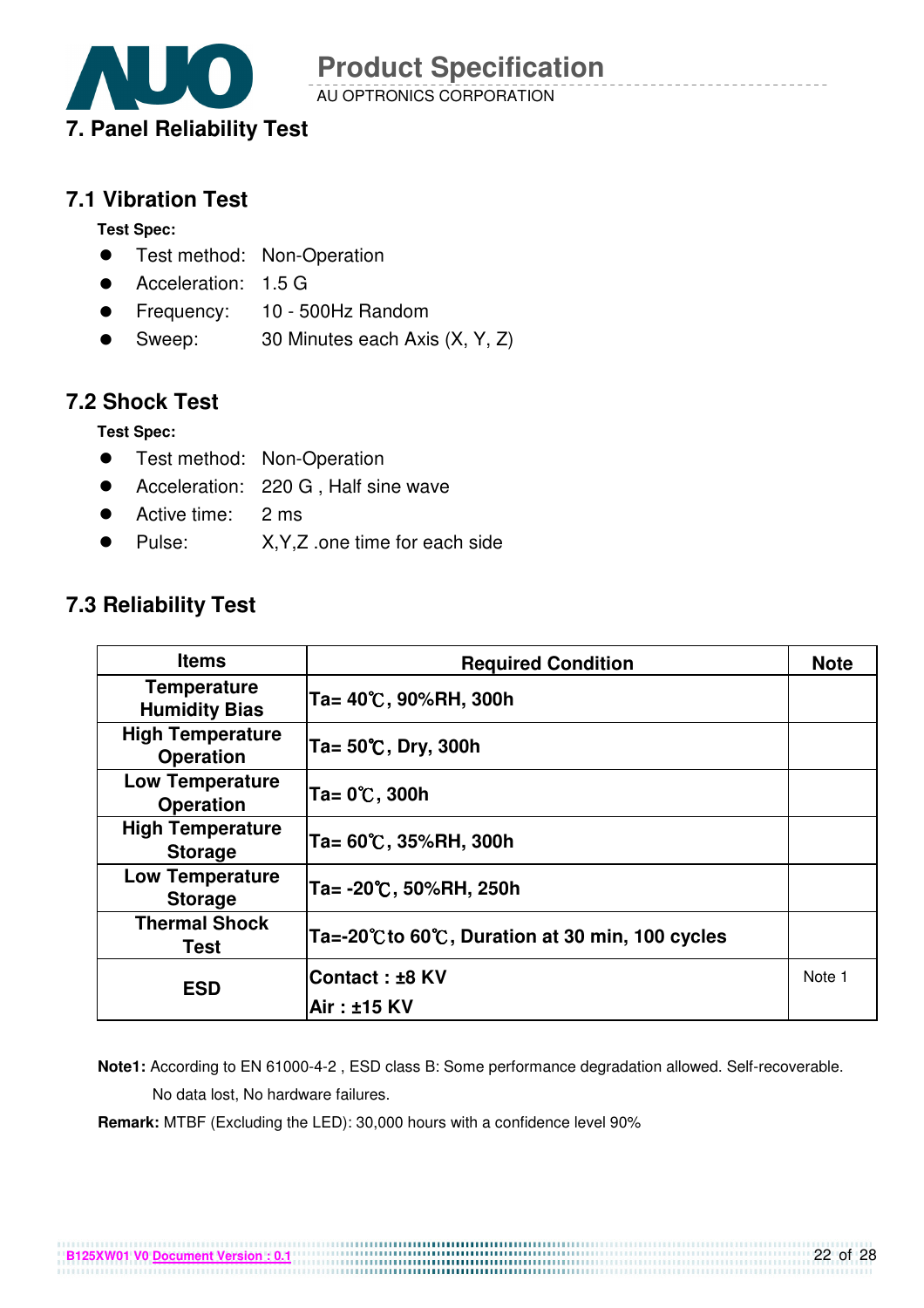

AU OPTRONICS CORPORATION

### **8. Mechanical Characteristics**

### **8.1 LCM Outline Dimension**

#### **8.1.1 Standard Front View**

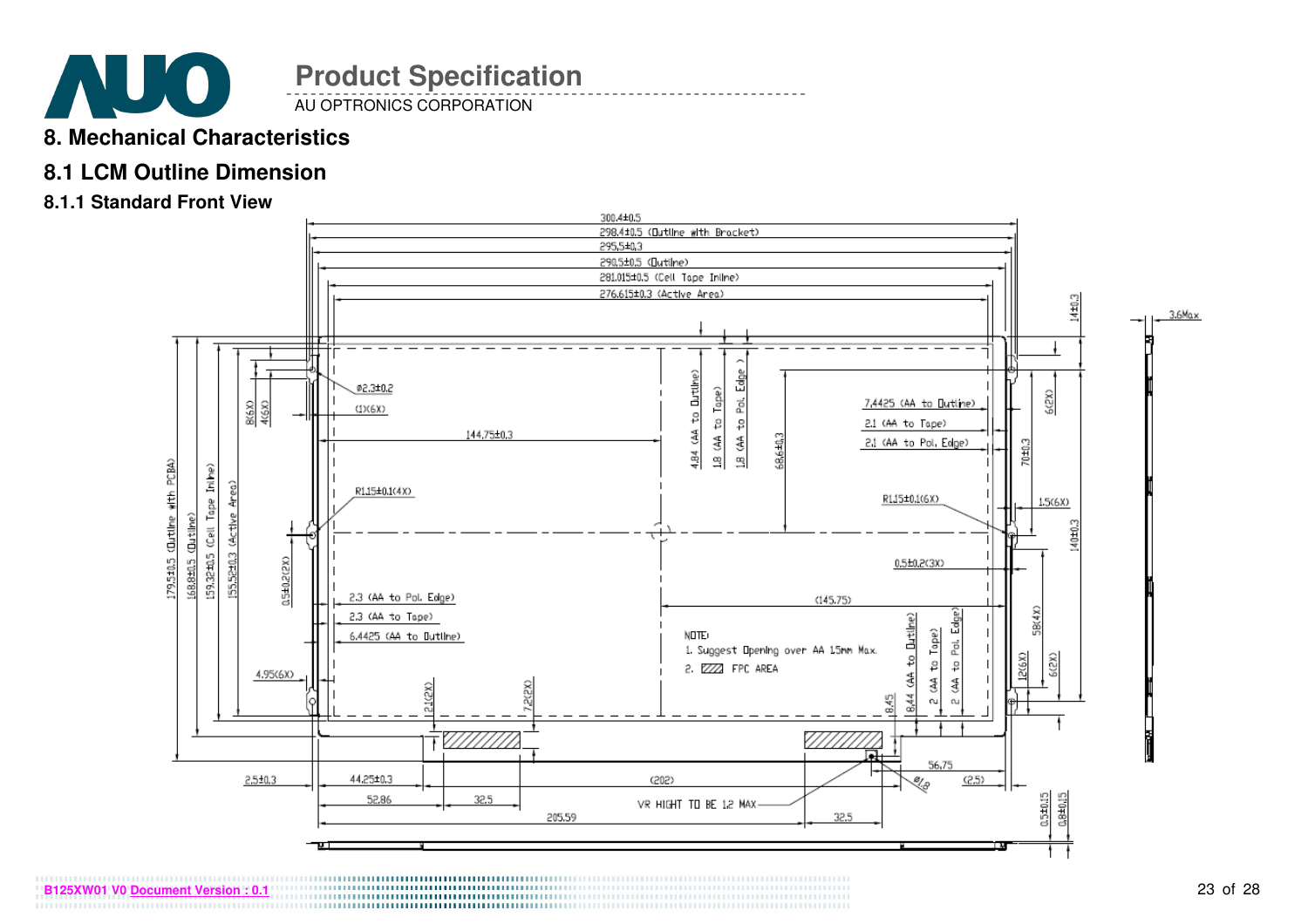

AU OPTRONICS CORPORATION

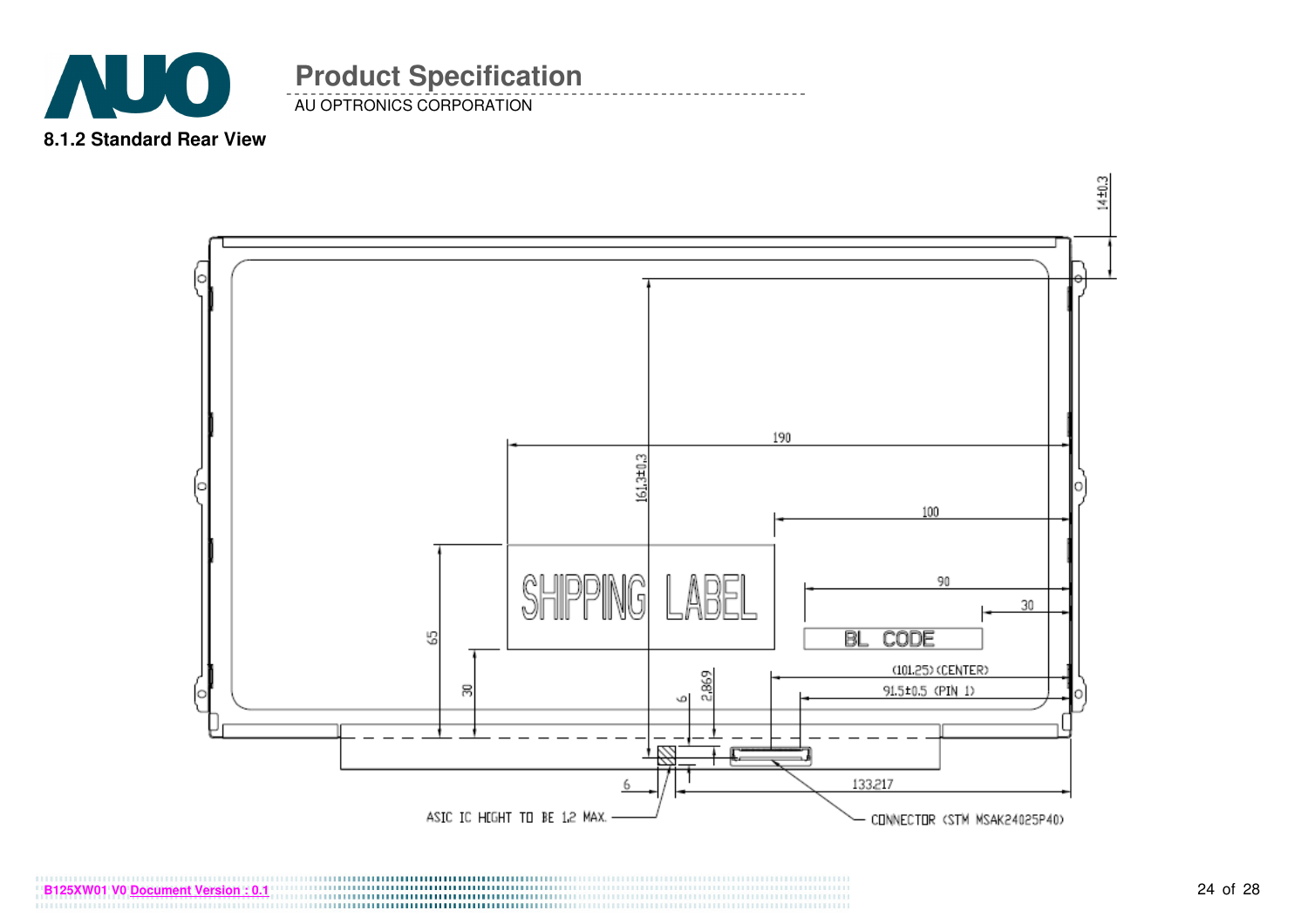

AU OPTRONICS CORPORATION

## **9.1 Shipping Label Format**

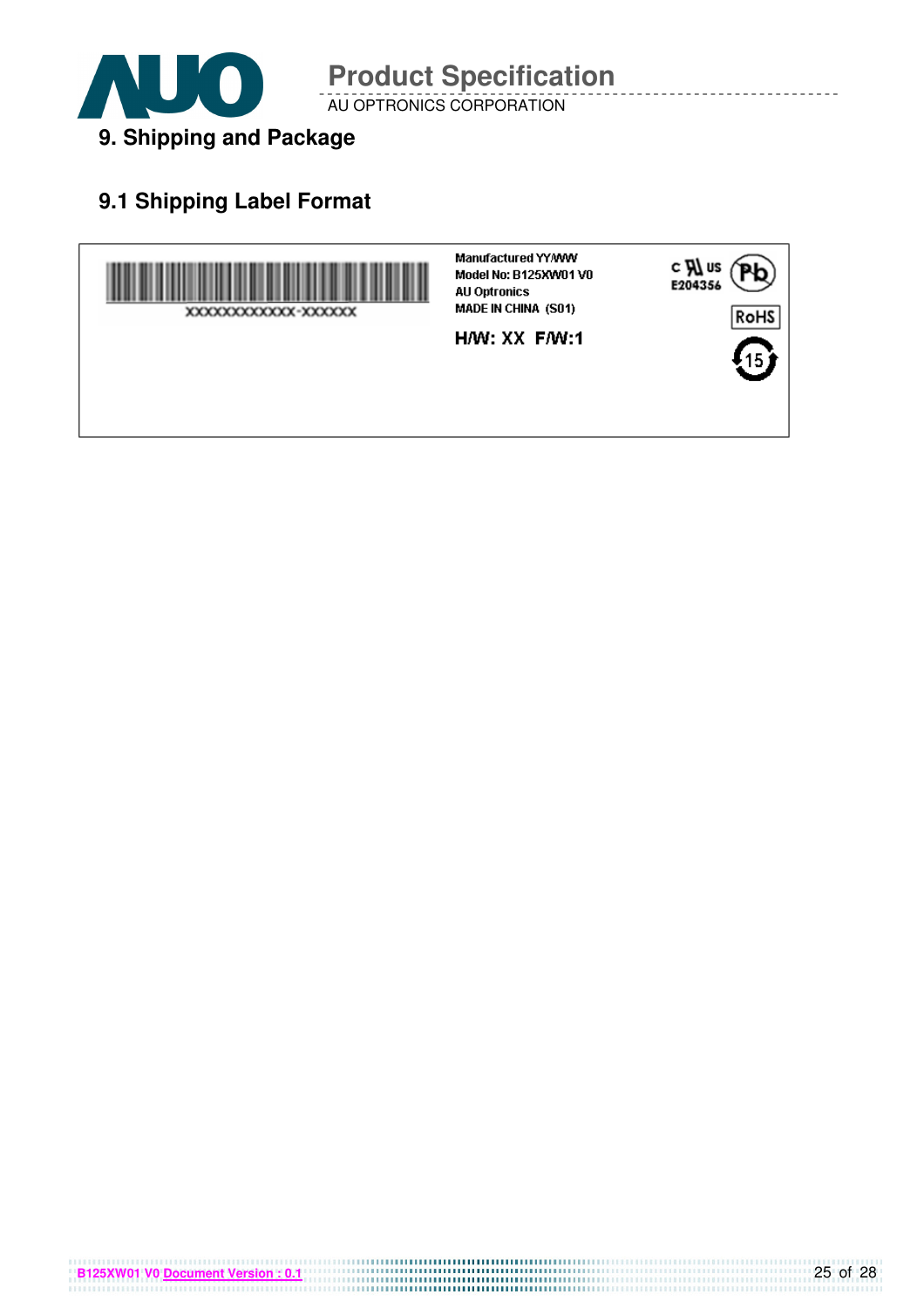

AU OPTRONICS CORPORATION

**9.3 Shipping Package of Palletizing Sequence (TBD)** 

**B125XW01 V0 <u>Document Version : 0.1</u> CONSUMING THE CONSUMING THE CONSUMING THE CONSUMING TO BE CONSUMING TO BE CONSUMING TO BE CONSUMING TO BE CONSUMING TO BE CONSUMING TO BE CONSUMING TO BE CONSUMING TO BE CONSUMING TO**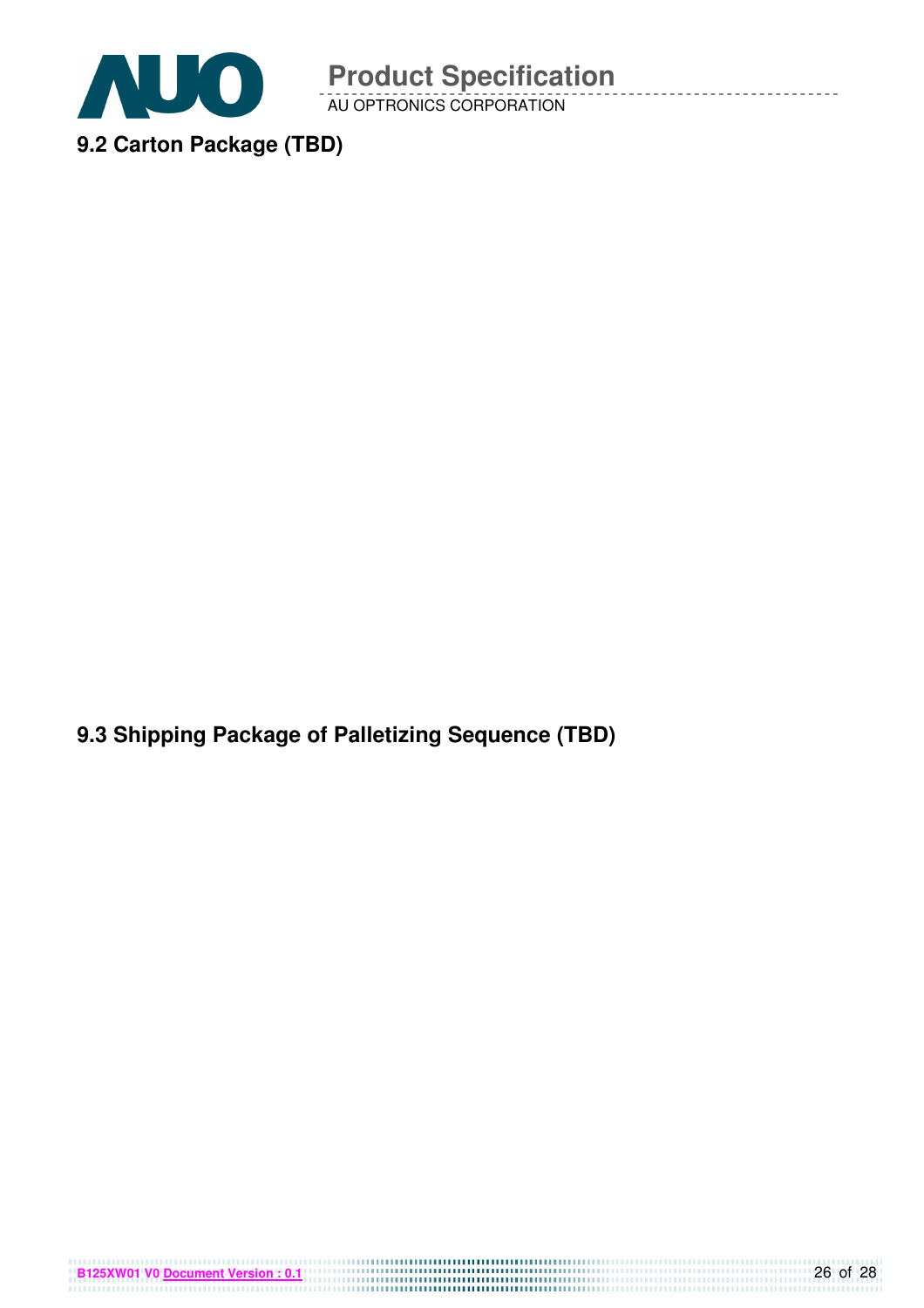

AU OPTRONICS CORPORATION

**10.1 EDID Description(TBD)**